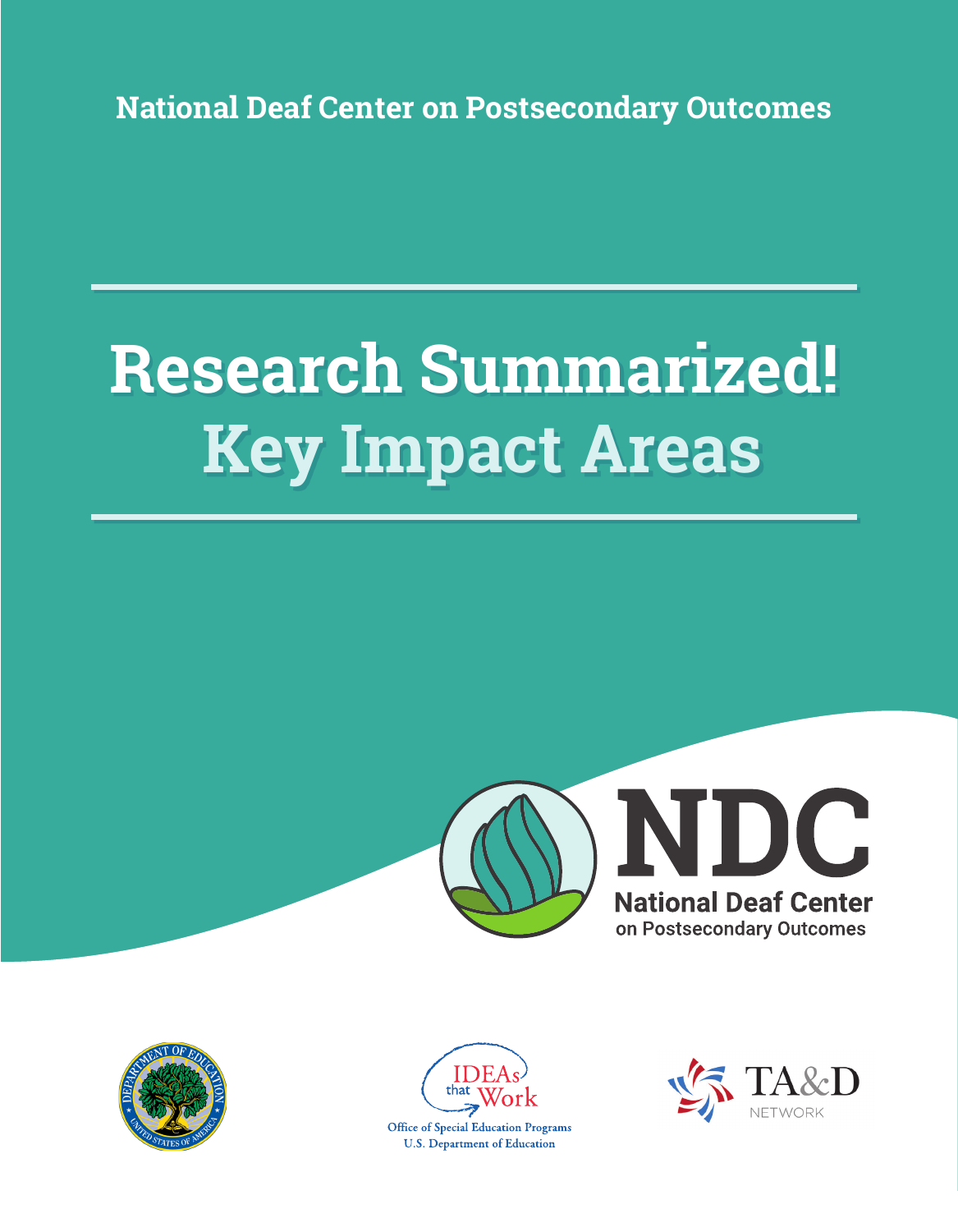# **TABLE OF CONTENTS**

This document was developed under a grant from the U.S. Department of Education, OSEP #HD326D160001. However, the contents do not necessarily represent the policy of the U.S. Department of Education, and you should not assume endorsement by the federal government.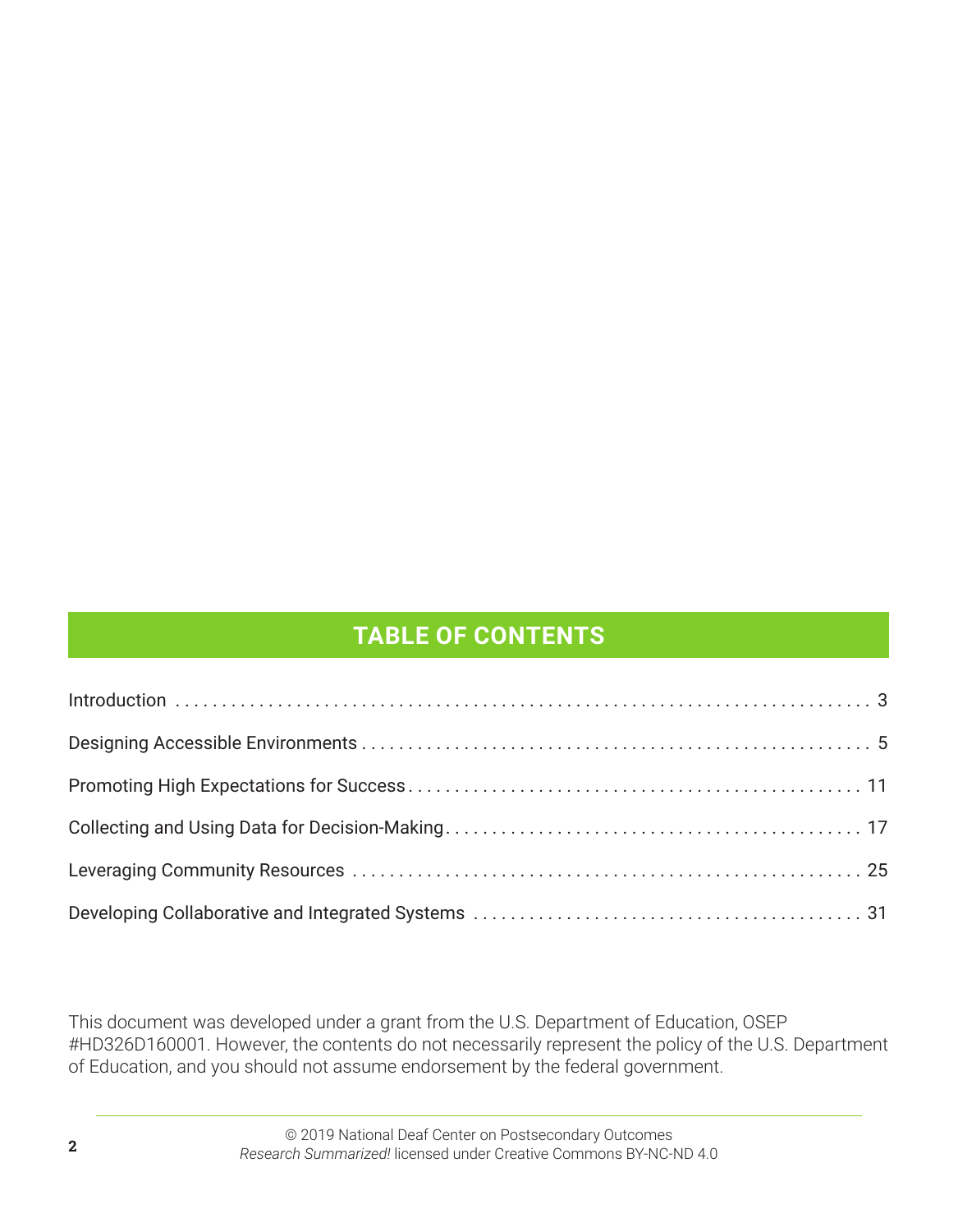# **Research Summarized! Key Impact Areas**

Deaf college graduates have higher levels of career mobility, enhanced earnings, and increased likelihood of stable employment than deaf individuals without a college degree.<sup>1,2,3</sup> Deaf individuals who do not have postsecondary education are at risk for underemployment and unemployment and are more likely to have shorter job tenure. 4

The National Deaf Center on Postsecondary Outcomes conducted a review of the literature on practices that address root causes of challenges to deaf individuals' postsecondary attainment and identified the following five key impact areas:

- Designing accessible environments
- Promoting high expectations for success
- Collecting and using data for decision-making
- Leveraging community resources
- Developing collaborative and integrated systems

These research briefs are not prescriptive in nature; they are intended to provide background information and evidence from the literature and to be used as a tool for identifying common ground between local, state, and federal efforts to develop action plans to improve postsecondary attainment for deaf individuals.

<sup>1</sup> Garberoglio, C. L., Cawthon, S., & Bond, M. (2016). *Deaf people and employment in the United States: 2016.* Washington, DC: U.S. Department of Education, Office of Special Education Programs, National Deaf Center on Postsecondary Outcomes.

<sup>2</sup> Schley, S., Walter, G., Weathers, R. R. II, Hemmeter, J., Hennessey, J., & Burkhauser, R. (2011). Effect of postsecondary education on the economic status of persons who are deaf or hard of hearing. *Journal of Deaf Studies and Deaf Education, 16*(4), 524–536.

<sup>3</sup> Walter, G. G., Clarcq, J., & Thompson, W. (2002). Effect of degree attainment on improving the economic status of individuals who are deaf. *JADARA, 35*(3), 30–46.

<sup>4</sup> Houston, K., Lammers, H. B., & Svorny, S. (2010). Perceptions of the effect of public policy on employment opportunities for individuals who are deaf or hard-of-hearing. *Journal of Disability Policy Studies, 21*(1), 9–21.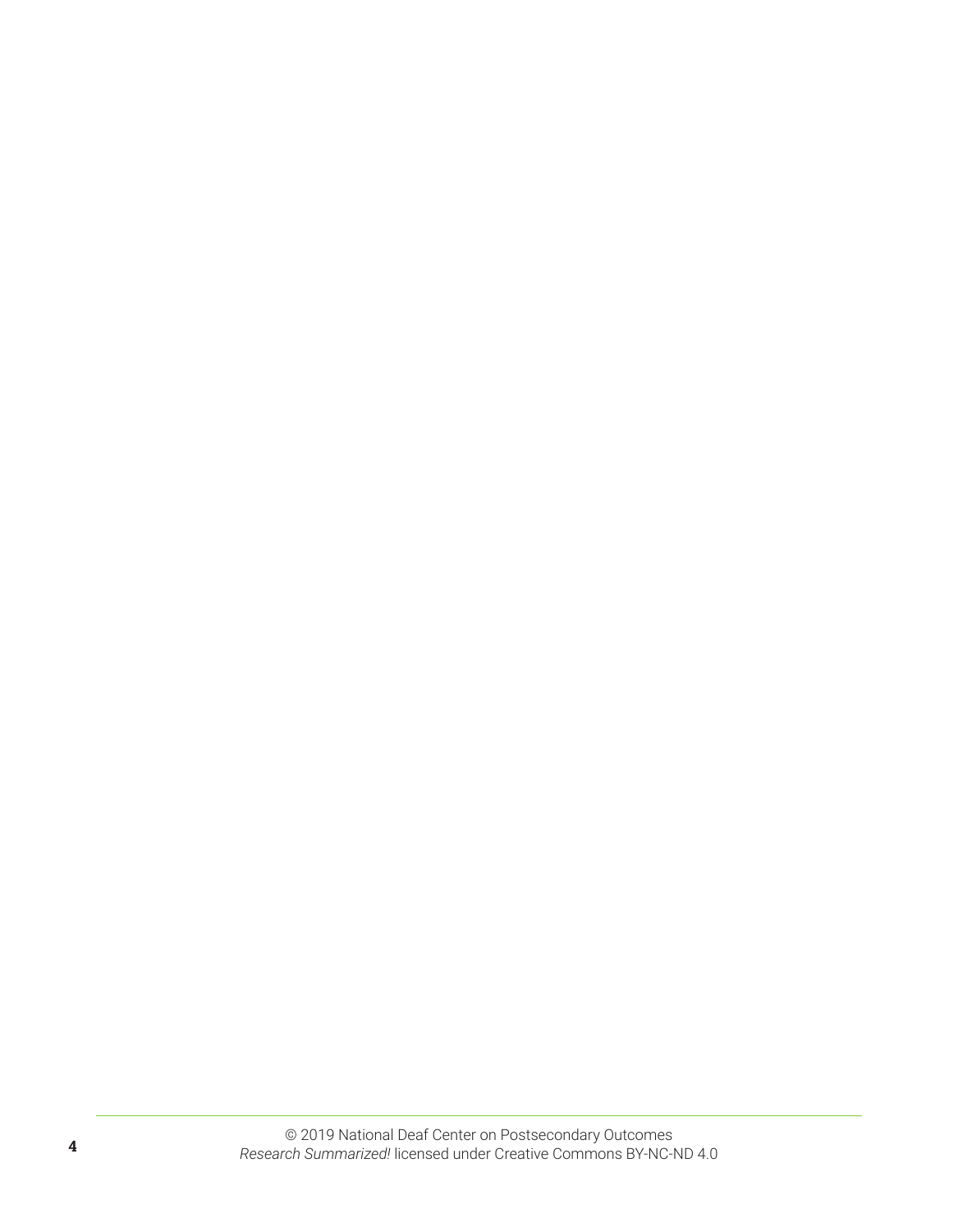# **Research Summarized! Designing Accessible Environments**

Postsecondary training and education programs are gateways to employment and maximizing one's potential. There is no permanent or prescriptive "one-size-fits-all" solution to making educational programs and services accessible for deaf\* learners, especially for a population with a high incidence of co-occurring disabilities.

**What can be learned from the existing literature on designing environments that provide access to these critical learning opportunities for deaf individuals?** 

# **INSTRUCTIONAL DESIGN AND ACCESSIBILITY**

The transition from secondary to postsecondary learning environments marks two important changes in accessibility for students with disabilities.

- First, the responsibility for initiating the use of accommodations shifts from the school district in secondary education to the student in postsecondary education. $^7$
- Second, at the secondary level, school districts are responsible for designing special instruction to meet the needs of students with disabilities and for providing accommodations. At the postsecondary level, education programs are not required to design special instruction; instead, accommodations are provided so that students with disabilities can access the same course program and content as other students. 20

Institutions and instructors are responsible for designing learning to meet the needs of as wide a range of students as possible. Best practices in accessible instructional design call for multiple representations of content and multiple means of expression and engagement. 21

Providing information and formal training on accessible design for instructors may result in more inclusive learning environments. 10

\*In this report, we use the term *deaf* in an all-encompassing manner to include individuals who identify as Deaf, hard of hearing, hearing impaired, late deafened, and deafdisabled.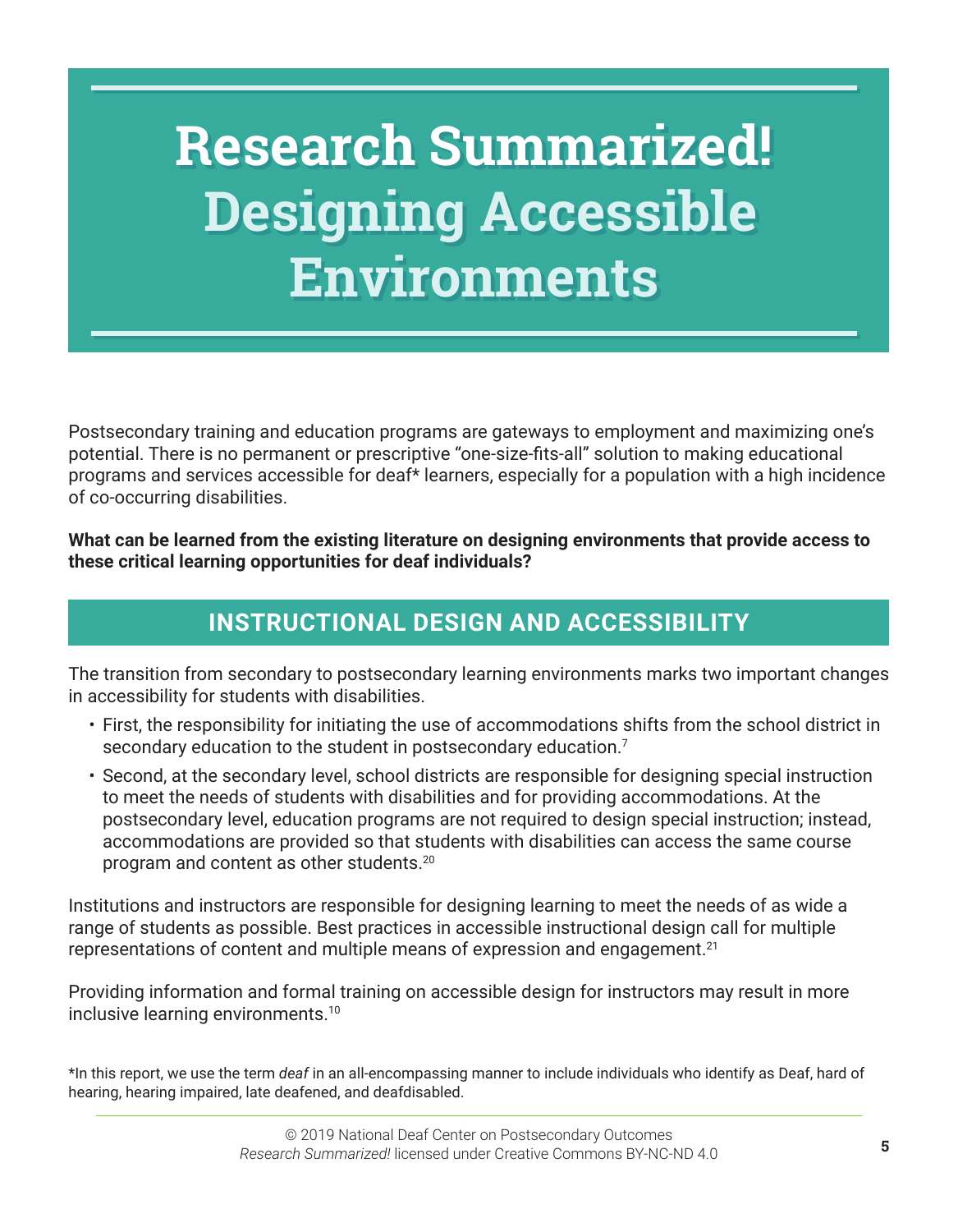Students can be more successful when flexible options are available to all.<sup>8</sup>

Deaf individuals who use sign language interact more when direct access to sign language is provided. 22 Deaf students' greater active involvement in learning environments is related to higher learning outcomes. 15

Accessible vocational training and on-the-job training lead to higher employment success for deaf vocational rehabilitation clients. 19

Internship and practicum experiences are often challenging for deaf individuals to obtain due to supervisors' concerns about cost and competence. Educating internship programs about how to hire qualified interpreters, how to use accommodations, the benefits of cultural diversity, and the unique communication skills of deaf applicants can help change the attitude toward deaf applicants.<sup>12</sup>

### **USE OF ACCOMMODATIONS TO IMPROVE ACCESSIBILITY OF LEARNING AND ASSESSMENT**

When providing accommodations to deaf individuals, it is important to consider personal needs and preferences. Students' needs can change over time and often differ based on instructional content and format. Classroom-access accommodations for deaf students include a range of options, such as sign language interpreters, note-takers, captioned media, speech-to-text providers, or a combination thereof. 5, 24

- Deaf students who sign often report the presence of quality interpreters as a main factor in effective classroom communication. 10
- There is evidence that real-time speech-to-text transcription is effective for some students in college-level classes. 17
- Contemporary learning environments often include a high degree of interaction between students. Furthermore, postsecondary content often contains a high degree of technical terminology. The format and content of curricula, as well as the preferences of deaf individuals, may dictate the need for dual accommodations (e.g., interpreting and speech-to-text) to facilitate both interaction and access to course content. 4
- A common misconception is that deaf students who have an interpreter have the same access to classroom instruction as hearing students. Interpreters typically cover direct instruction by faculty members but rarely can capture all the dialogue that occurs in a postsecondary classroom setting. 1,18
- Access providers who work in postsecondary settings need to have sufficient content language proficiency, education, and skill to work in a higher education environment.<sup>9, 25</sup>

When administered appropriately, testing accommodations can facilitate access to critical content and allow for more valid measurement by providing deaf individuals an opportunity to demonstrate their true abilities in a domain.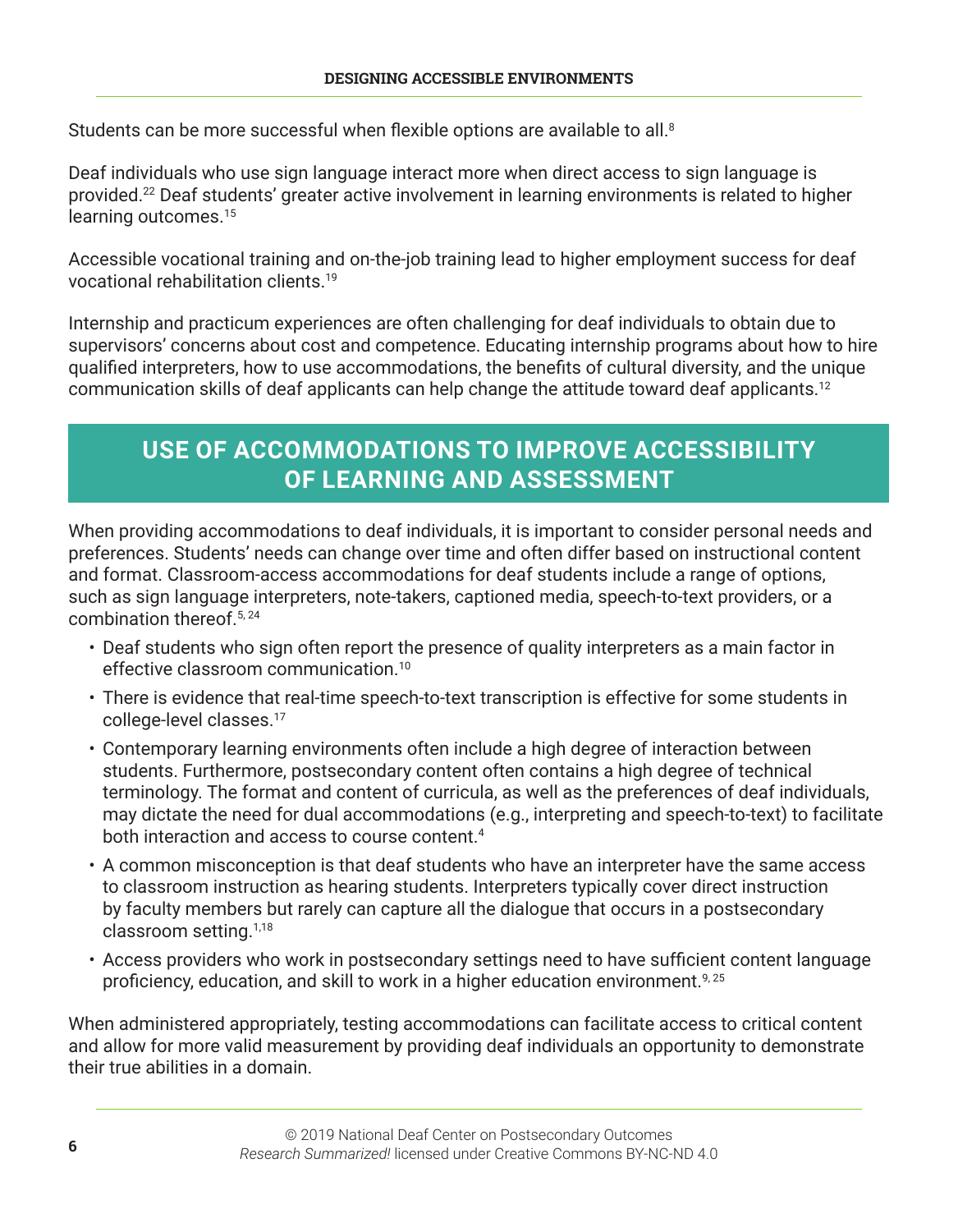- Examples of assessment accommodations for deaf individuals include an interpreter or scribe during a test, extra time for standardized tests, or translation of test items into sign language. 5
- There is no one set of ideal testing accommodations for deaf individuals. Accommodation decisions should be made by examining the faculty member's intent for the test and matching student needs and preferences with accommodations that provide the greatest access to the content. 3
- Translating test items from English to American Sign Language requires thoughtful consideration of balancing American Sign Language linguistics and conventions while maintaining the original meaning of the items in English. 13

#### **ACCESSIBILITY IN INFORMAL LEARNING ENVIRONMENTS**

Informal learning experiences, or incidental learning, include gaining knowledge from the broader educational environment, overhearing conversations, and learning from others during social interactions. 14

- Language, cognitive, academic, and social delays in young adults are often explained, in part, by the lack of access to incidental learning. 2,16
- Most deaf postsecondary students are in a predominantly spoken-language environment; therefore, they often experience reduced opportunities for social networking and expanding their language competency, vocabulary, and knowledge of world events.
- Postsecondary institutions can increase access to informal learning opportunities by embedding language-accessibility options into formal social events, such as departmental presentations, mixers, and club meetings.

#### **INFLUENCE OF INSTITUTIONAL CAPACITY ON ACCESSIBILITY**

An institution's capacity to effectively serve deaf individuals relies on a variety of factors, including the following:

- Availability of enough qualified service providers, including interpreters and captionists
- Proximity of available resources (i.e., accessibility differs across rural and urban settings)
- Request systems that are flexible enough to allow for complex accommodation needs<sup>7</sup>
- Institutional readiness and proficiency in the use of technology

Ease of access to accommodations is an important factor for institutional capacity to serve deaf individuals. For example, the structure or process for requesting accommodations can become a barrier to access for many students, especially if the process for requesting accommodations is unclear or unduly complicated. 5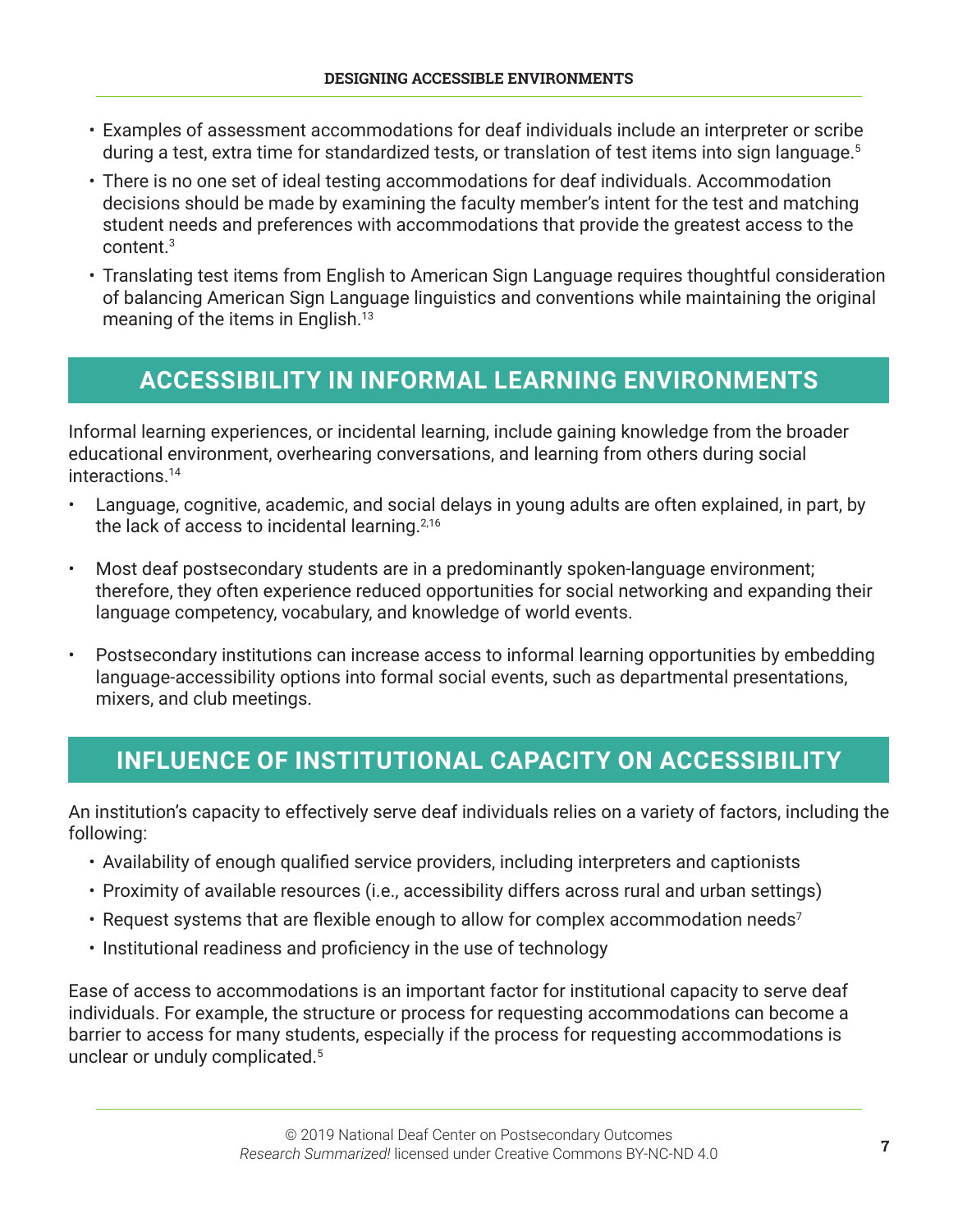#### **TAKE-AWAYS**

Accessible postsecondary environments are critical for deaf students' learning and growth but are often challenging to design and implement. The changes in accessibility requirements between secondary and postsecondary environments are significant and call for a focus on meeting the access needs of individual students in a variety of learning environments, including professional environments.

The evidence-based strategies presented in this brief show that there is a range of accessibility strategies, including direct instruction via sign language, use of interpreters, and use of speech-to-text services. Deaf individuals' needs and preferences for specific accessibility strategies or combinations of strategies need to be thoughtfully considered when designing high-quality accessible environments.

#### **REFERENCES**

- 1 Aldersley, S. (2002). Least restrictive environment and the courts. *Journal of Deaf Studies and Deaf Education, 7*(3), 189–199.
- 2 Bull, R. (2008). Deafness, numerical cognition, and mathematics. In M. Marschark & P. Hauser (Eds.), *Deaf cognition: Foundations and outcomes* (pp. 170–200). New York, NY: Oxford University Press.
- 3 Cawthon, S. (2015). From the margins to the spotlight: Diverse deaf and hard of hearing student populations and standardized assessment accessibility. *American Annals of the Deaf, 160*(4), 385–394. doi:10.1353/aad.2015.0036
- 4 Cawthon, S. (2017, March). *Online learning and deaf students: Accessible by design*. Presentation to the 2nd International Conference on Teaching Deaf Learners, Amsterdam, NL.
- 5 Cawthon, S. W., & Leppo, R. (2013). *Accommodations quality for students who are d/Deaf or hard of hearing*. Grantee submission.
- 6 Cawthon, S., Leppo, R., Ge, J., & Bond, M. (2015). Accommodations use patterns in high school and postsecondary settings for students who are d/Deaf or hard of hearing. *American Annals of the Deaf, 160*(1), 9–23. doi:10.1353/aad.2015.0012
- 7 Cawthon, S., Schoffstall, S., & Garberoglio, C. L. (2014). How ready are postsecondary institutions for students who are d/Deaf or hard-of-hearing? *Educational Policy Analysis Archives, 22*(13), 1–25. doi:10.14507/epaa.v22n13.2014
- 8 Dolan, R., Hall, T. E., Banerjee, M., Chun, E., & Strangman, N. (2005). Applying principles of universal design to test delivery: The effect of computer-based read-aloud on test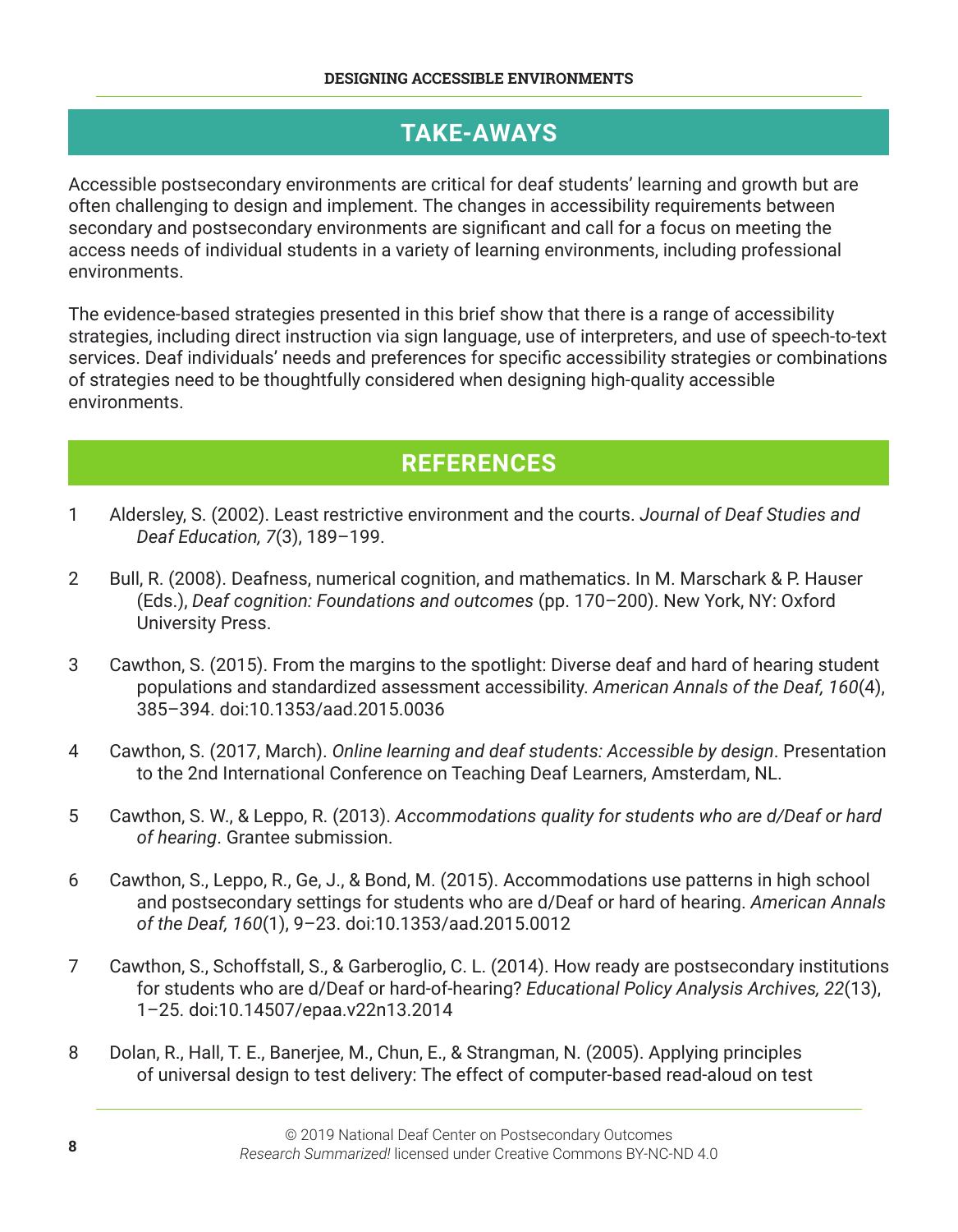performance of high school students with learning disabilities. *The Journal of Technology, Learning and Assessment, 3*(7), 1–32.

- 9 Downs, S., Davis, C. D., Thomas, C., & Colwell, J. (2008). Evaluating speech-to-text communication access providers: A quality assurance issue. *2002 PEPNet Conference Proceedings*, 25–29.
- 10 Foster, S., Long, G., & Snell, K. (1999). Inclusive instruction and learning for deaf students in postsecondary education. *Journal of Deaf Studies and Deaf Education, 4*(3), 225–235.
- 11 Garberoglio, C. L., Cawthon, S., & Bond, M. (2017). *Deaf people and employment in the United States: 2016*. Retrieved from https://www.nationaldeafcenter.org/sites/default/files/ resources/Deaf%20Employment%20Report\_final.pdf
- 12 Hauser, P. C., Maxwell-McCaw, D. L., Leigh, I. W., & Gutman, V. A. (2000). Internship accessibility issues for deaf and hard-of-hearing applications: No cause for complacency. *Professional Psychology: Research and Practice, 31*(5), 569–574. doi:10.1037/0735-7028.31.5.569
- 13 Higgins, J., Famularo, L., Cawthon, S., Kurz, C., Reis, J., & Moers, L. (2016). Development of American Sign Language guidelines for K–12 academic assessments. *Journal of Deaf Studies and Deaf Education, 21*(4), 383–393. doi:10.1093/deafed/enw051
- 14 Hopper, M. J. (2011). *Positioned as bystanders: Deaf students' experiences and perceptions of informal learning phenomena* (Doctoral dissertation, UR Research at the University of Rochester). Retrieved from http://hdl.handle.net/1802/14798
- 15 Lang, H., Stinson, M., Kavanagh, F., Liu, Y., & Basile, M. L. (1998). Learning styles of deaf college students and teaching emphases of their instructors. *Journal of Deaf Studies and Deaf Education, 4*(1), 16–27.
- 16 Leppo, R., Cawthon, S., & Bond, M. (2013). Including deaf and hard-of-hearing students with cooccurring disabilities in the accommodations discussion. *Journal of Deaf Studies and Deaf Education, 19*(2), 189–202. doi:10.1093/deafed/ent029
- 17 Marschark, M., & Hauser, P. C. (2008). Cognitive underpinnings of learning by deaf and hardof-hearing students. In M. Marschark & P. Hauser (Eds.), *Deaf cognition: Foundations and outcomes* (pp. 3–23). New York, NY: Oxford University Press.
- 18 Marschark, M., Leigh, G., Sapere, P., Burnham, D., Convertino, C., Stinson, M., & Noble, W. (2006). Benefits of sign language interpreting and text alternatives for deaf students' classroom learning. *Journal of Deaf Studies and Deaf Education, 11*(4), 421–437.
- 19 Moore, C. L. (2001). Disparities in job placement outcomes among deaf, late-deafened, and hard-of-hearing consumers. *Rehabilitation Counseling Bulletin, 44*(3), 144–150. doi:10.1177/003435520104400304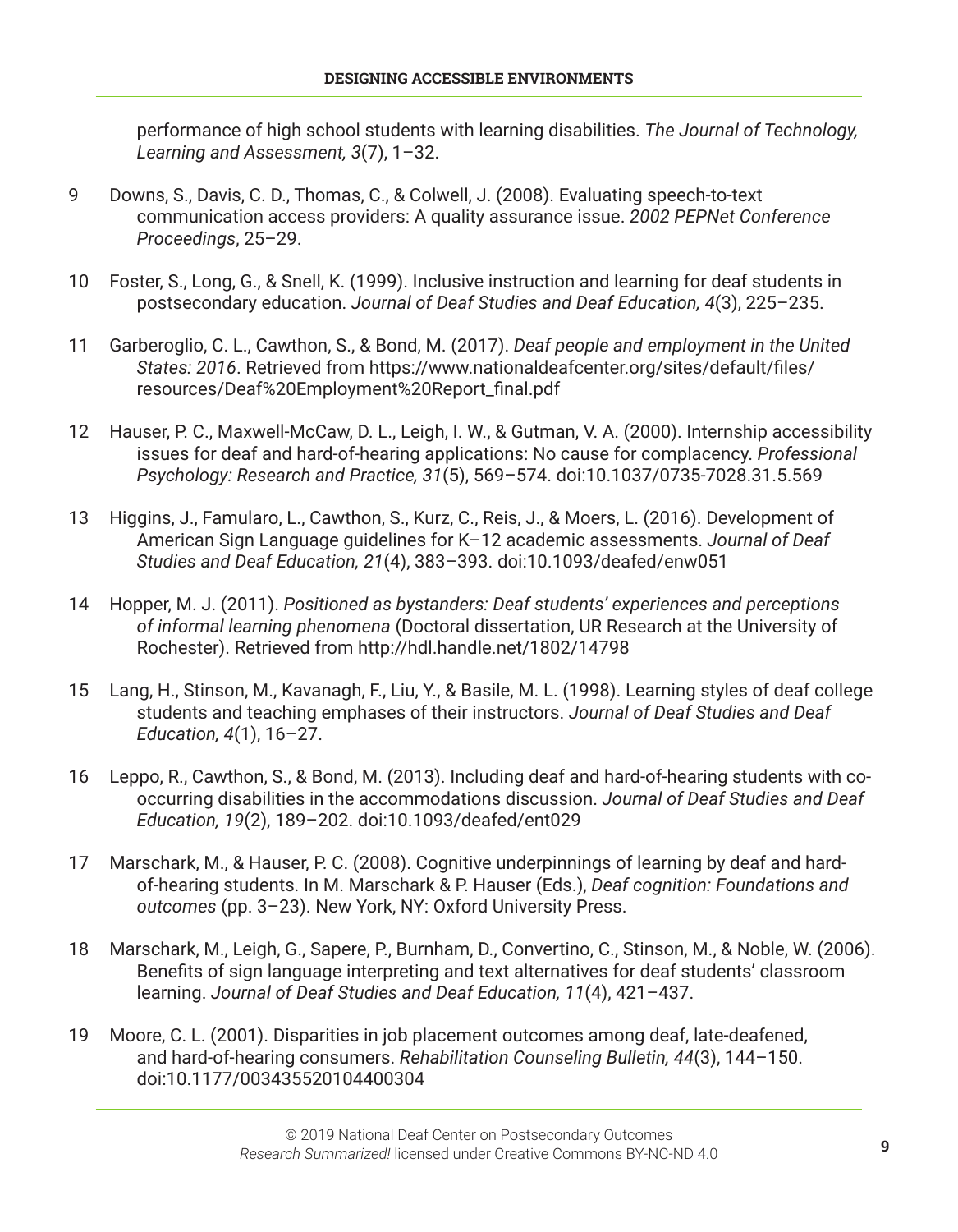- 20 Oregon State University. (2015). *Differences between K–12 and postsecondary education*. Retrieved from http://ds.oregonstate.edu/differences-between-k-12-and-postsecondaryeducation
- 21 Rose, D. H., Harbour, W. S., Johnston, C. S., Daley, S. G., & Abarbanell, L. (2006). Universal design for learning in postsecondary education: Reflections on principles and their application. *Journal of Postsecondary Education and Disability, 19*(2), 135–151.
- 22 Saur, R. E., Popp-Stone, M. J., & Hurley-Lawrence, E. (1987). The classroom participation of mainstreamed hearing-impaired college students. *Volta Review, 89*, 277–286.
- 23 Stauffer, L., & Viera, J. (2000). Transliteration: A comparison of consumer needs and transliterator preparation and practice. *Journal of Interpretation*, 61–80.
- 24 Steinfeld, A. (1998). The benefit of real-time captioning in a mainstream classroom as measured by working memory. *Volta Review, 100*(1), 29–44.
- 25 Witter-Merithew, A., & Johnson, L. J. (2005). *Toward competent practice: Conversations with stakeholders*. Alexandria, VA: Registry of Interpreters for the Deaf.

#### **SUGGESTED CITATION FOR THIS BRIEF**

National Deaf Center on Postsecondary Outcomes. (2019). *Research summarized! Designing accessible environments*. Washington, DC: U.S. Department of Education, Office of Special Education Programs, National Deaf Center on Postsecondary Outcomes. Retrieved from www.nationaldeafcenter.org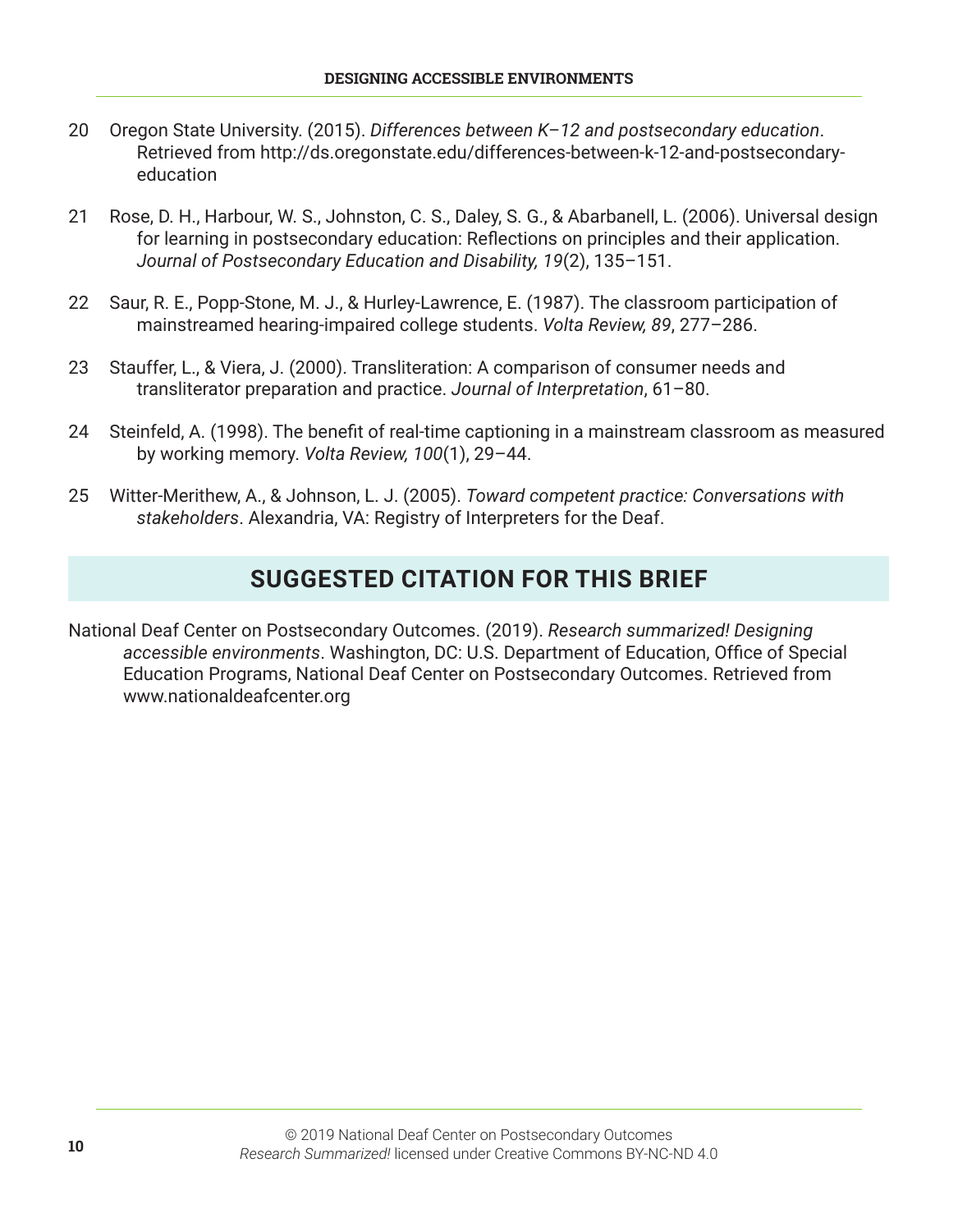# **Research Summarized! Promoting High Expectations for Success**

High expectations for postsecondary success includes believing in deaf individuals' capability to succeed and not viewing their opportunities as limited because they are deaf. These expectations are a necessary component of deaf youths' environment to successfully navigate the transition from high school to postsecondary education or training. Many people hold low expectations for the abilities of deaf people. 10, 30 Deaf individuals' expectations about their abilities and future attainment do not develop in a vacuum; teachers, parents, and other professionals make a significant contribution to how those expectations and beliefs are formed.<sup>3, 7, 25</sup>

**What can be learned from the existing literature on promoting high expectations for success of deaf individuals?**

#### **STRENGTHS-BASED APPROACHES TO PROMOTE HIGH EXPECTATIONS**

Using strengths-based approaches, as opposed to focusing on deficits, provides opportunities for deaf individuals to develop autonomy, self-determination skills, and self-advocacy.

Strengths-based interventions that promote self-determination include training in activities like goal setting, problem solving, and knowledge of self and the "soft" skills needed to navigate social interactions. 24, 29

- Establishing "learning partnerships" with other deaf individuals in the classroom setting may be beneficial to bolstering social and academic skills needed to thrive in postsecondary settings.<sup>20, 14</sup>
- Strong social skills in deaf high school students have been linked to higher rates of postsecondary attendance and graduation. Therefore, activities that promote social skill development in secondary school may have benefits that extend beyond high school graduation.<sup>3</sup>
- Parents' expectations have been found to contribute to a stronger sense of autonomy in deaf adolescents and the likelihood of deaf individuals graduating from college and obtaining employment in the future.<sup>4, 8</sup>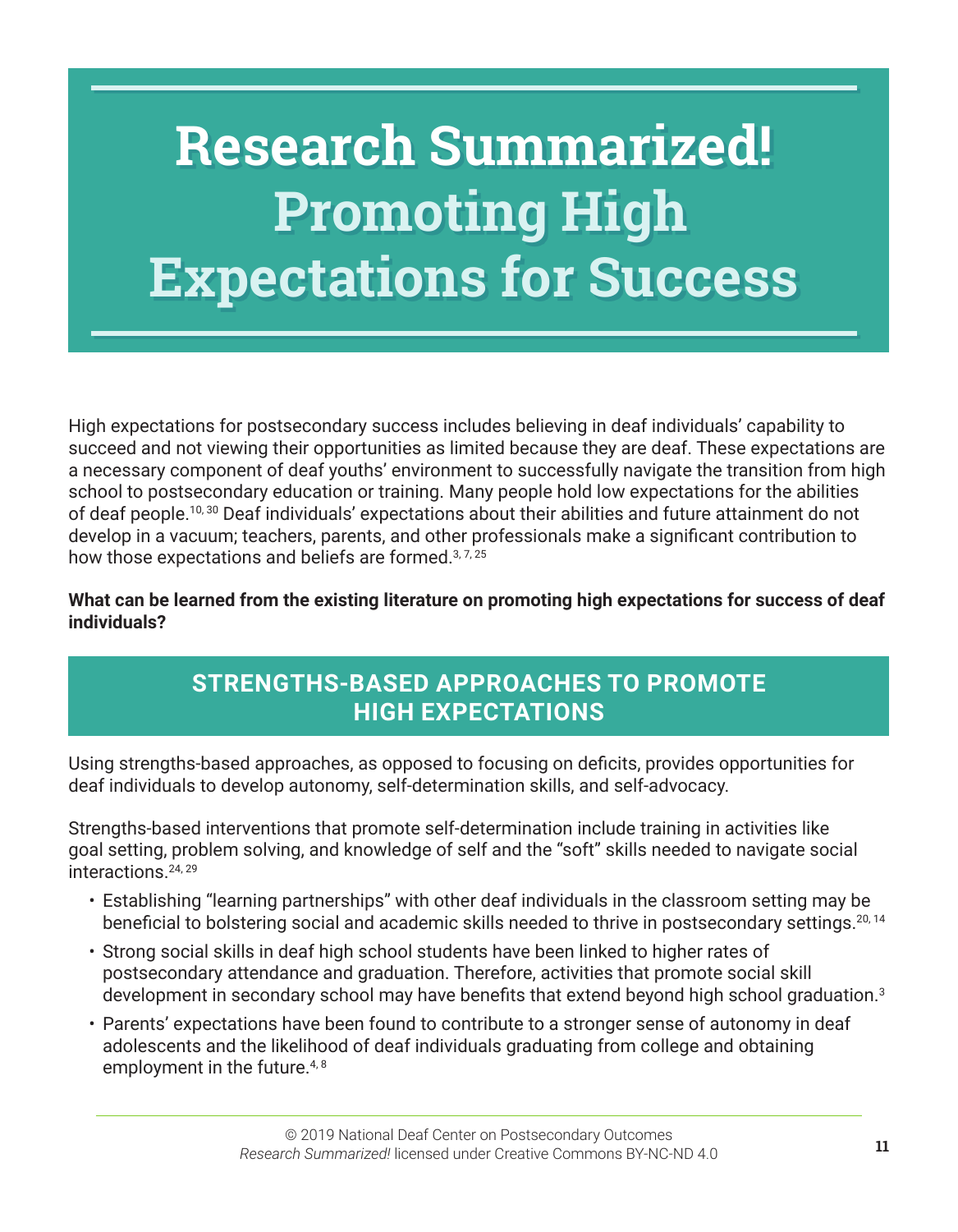• Many supervisors at internship and practicum sites have doubts about deaf applicants' abilities to perform well. Educating supervisors about the benefits of cultural diversity and the unique communication skills of deaf applicants can help change attitudes toward deaf applicants. 9

#### **POSTSECONDARY PLANNING PROCESSES TO PROMOTE HIGH EXPECTATIONS**

Postsecondary planning includes holding annual individualized education program (IEP) or admission, review, dismissal (ARD) meetings; identifying postsecondary goals; organizing a plan for the identified goals (including alternative strategies); and providing support and resources to achieve such goals. Postsecondary planning is highly individualized, so other planning activities may be warranted.

Comprehensive planning activities (e.g., focus on short- and long-term goal-setting, identification of strengths and areas of growth, exploration of career interests) during secondary grades lays the foundation for student success in postsecondary settings.

- Current research demonstrates a lack of adequate transition preparation and instruction for deaf individuals after high school. 15, 16
- An estimated 60% of deaf students who enroll in postsecondary settings do not graduate, as deaf students are often underprepared to navigate the postsecondary environment, especially in terms of their academic and self-advocacy skills.<sup>12, 17, 19</sup>
- Educational and transition instruction needs to include tailored strategies and support for deaf students. 26
- It is critical to integrate self-advocacy training into transition planning for deaf individuals so they are prepared to be assertive when requesting necessary accommodations or clarifying misconceptions about deaf people. 22

# **ROLE MODELS TO PROMOTE HIGH EXPECTATIONS**

Role models serve as examples of the attitudes, values, and behavior associated with diverse types of roles in a community. Role models can provide comfort, support, guidance, and motivation, especially in cultural minority populations. Deaf teachers, coaches, community members, and professionals are all examples of possible role models. 5

Role models and mentors address a critical need for deaf individuals and serve an important function in developing social capital. Deaf role models can also positively influence cultural attitudes and expectations held by hearing individuals toward people who are deaf.

• Deaf role models have been found to benefit families, improve parent expectations and attitudes toward deafness, and increase young deaf individuals' self-identity and belief in their capabilities. 5, 20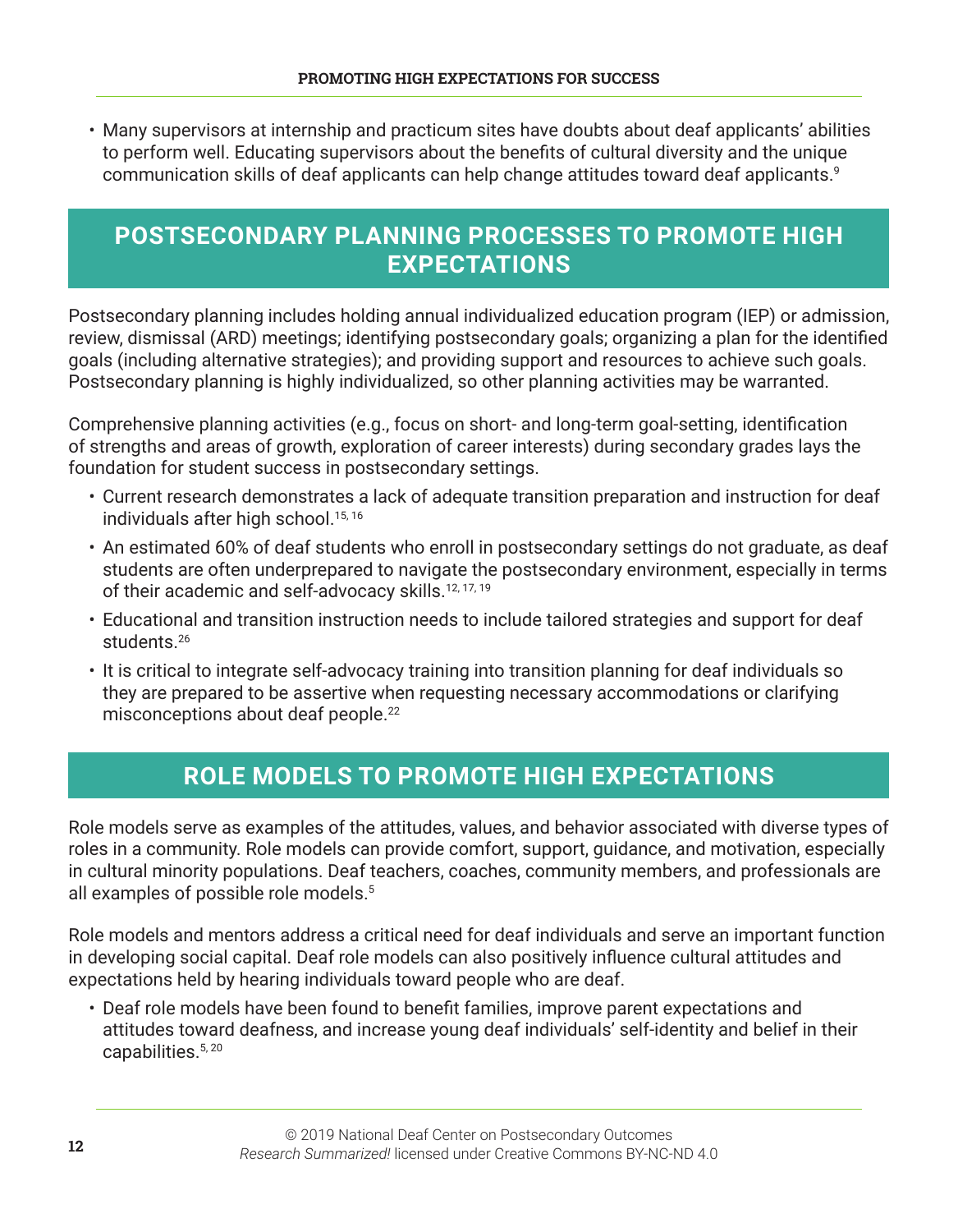- Deaf residential schools provide the opportunity for deaf students to access strong role modeling through deaf faculty and staff members. 18
- Recruiting older deaf students or members of local organizations to serve as role models or mentors can help students adjust to life in postsecondary settings. 1

#### **PARENTS AND TEACHERS' ROLE IN PROMOTING HIGH EXPECTATIONS**

There is a significant need to educate parents and professionals about deaf individuals' true potential for success.

- Teachers of deaf students can provide support and guidance through sharing high expectations for their students' achievement, teaching them to be self-advocates, and supporting their healthy self-concept and socioemotional development. 25
- Professionals who were previously trained in deafness or deaf issues reported more positive attitudes toward deafness. 6
- Administrators can support the development of high teacher expectations for deaf students by introducing cultural perspectives from deaf experiences into special education teacher training and preparation programs. 11
- Parental expectations are an important contributor to long-term outcomes (living independently, enrolling in college, completing college) of deaf individuals. 4
- Deaf adolescents whose parents have higher expectations about their future potential have a stronger sense of autonomy, are more likely to find their jobs independently, and have more job experience. 8
- Among deaf students with high expectations for themselves (e.g., the expectation that they will attend college), research provides evidence that their parents tend to have similarly high expectations. Additionally, family support has been found to bolster deaf students' expectations for their own success. 23

#### **TAKE-AWAYS**

Promoting strengths-based approaches works toward shifting the culture to recognizing the strengths of deaf individuals working toward attaining their postsecondary goals. Early relationships, such as those formed with parents, caretakers, and teachers, influence the formation of deaf individuals' selfbeliefs and self-concept. Optimistic expectations for the success of deaf individuals can have a big impact on student development, including their motivation to pursue and persist in postsecondary education. The information presented in this brief shows that evidence-based strategies such as comprehensive career and college planning, mentor programs, and parent and professional education have the potential to raise expectations of deaf individuals.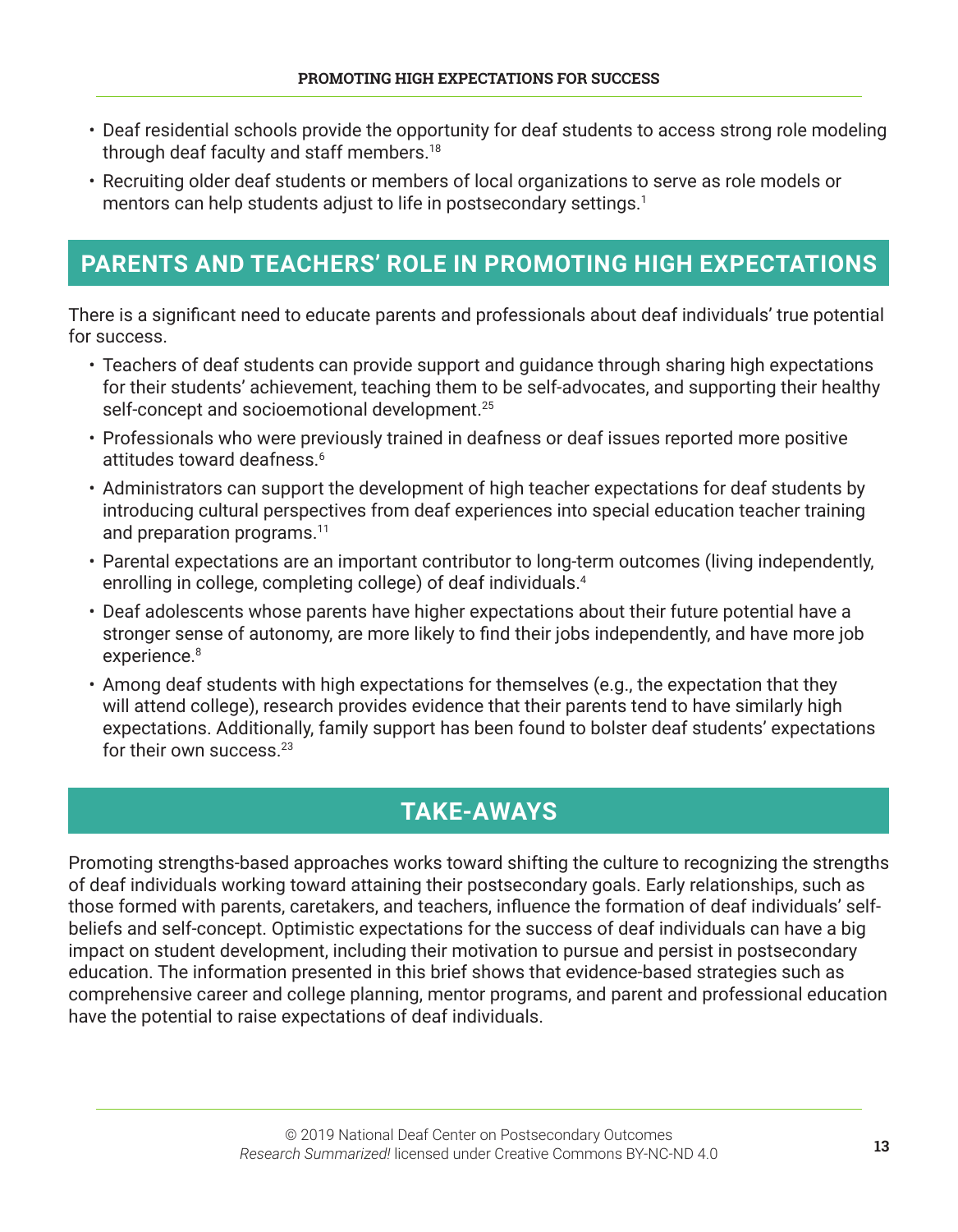#### **REFERENCES**

- 1 Boutin, D. L. (2008). Persistence in postsecondary environments of students with hearing impairments. *Journal of Rehabilitation, 74*(1), 25–31.
- 2 Carlson, E., Chen, L., Schroll, K., & Klein, S. (2003). *SPeNSE: Study of Personnel Needs in Special Education. Final report of the paperwork substudy*. Washington, DC: U.S. Department of Education.
- 3 Cawthon, S. W., Caemmerer, J. M., Dickson, D. M., Ocuto, O. L., Ge, J., & Bond, M. P. (2015). Social skills as a predictor of postsecondary outcomes for individuals who are deaf. *Applied Developmental Science, 19*(1), 19–30. doi:10.1080/10888691.2014.948157
- 4 Cawthon, S., Garberoglio, C. L., Caemmerer, J. M., Bond, M., & Wendel, E. (2015). Effects of parent expectations and parent involvement on postschool outcomes for individuals who are deaf or hard of hearing. *Exceptionality, 23*(2), 73–99.
- 5 Cawthon, S. W., Johnson, P. M., Garberoglio, C. L., & Schoffstall, S. J. (2016). Role models as facilitators of social capital for deaf individuals: A research synthesis. *American Annals of the Deaf, 161*(2), 115–127.
- 6 Cooper, A., Rose, J., & Mason, O. (2004). Measuring the attitudes of human service professionals toward deafness. *American Annals of the Deaf, 148(*5), 385–389.
- 7 Crowe, K., McLeod, S., McKinnon, D., & Ching, T. (2015). Attitudes toward the capabilities of deaf and hard of hearing adults: Insights from the parents of deaf and hard of hearing children. *American Annals of the Deaf, 160*(1), 24–35. doi:10.1353/aad.2012.1602
- 8 Garberoglio, C. L., Schoffstall, S., Cawthon, S., Bond, M., & Caemmerer, J. M. (2016). The antecedents and outcomes of autonomous behaviors: Modeling the role of autonomy in achieving sustainable employment for deaf young adults. *Journal of Developmental and Physical Disabilities, 29*(1), 107–129. doi:10.1007/s10882-016-9492-2
- 9 Hauser, P. C., Maxwell-McCaw, D. L., Leigh, I. W., & Gutman, V. A. (2000). Internship accessibility issues for deaf and hard-of-hearing applications: No cause for complacency. *Professional Psychology: Research and Practice, 31*(5), 569–574. doi:10.1037/0735-7028.31.5.569
- 10 Jamieson, J. R., Zaidman-Zait, A., & Poon, B. (2011). Family support needs as perceived by parents of preadolescents and adolescents who are deaf or hard of hearing. *Deafness & Education International, 13*(3), 110–130.
- 11 Johnson, J. R., & McIntosh, A. S. (2009). Toward a cultural perspective and understanding of the disability and deaf experience in special and multicultural education. *Remedial and Special Education, 30*(2), 67–83.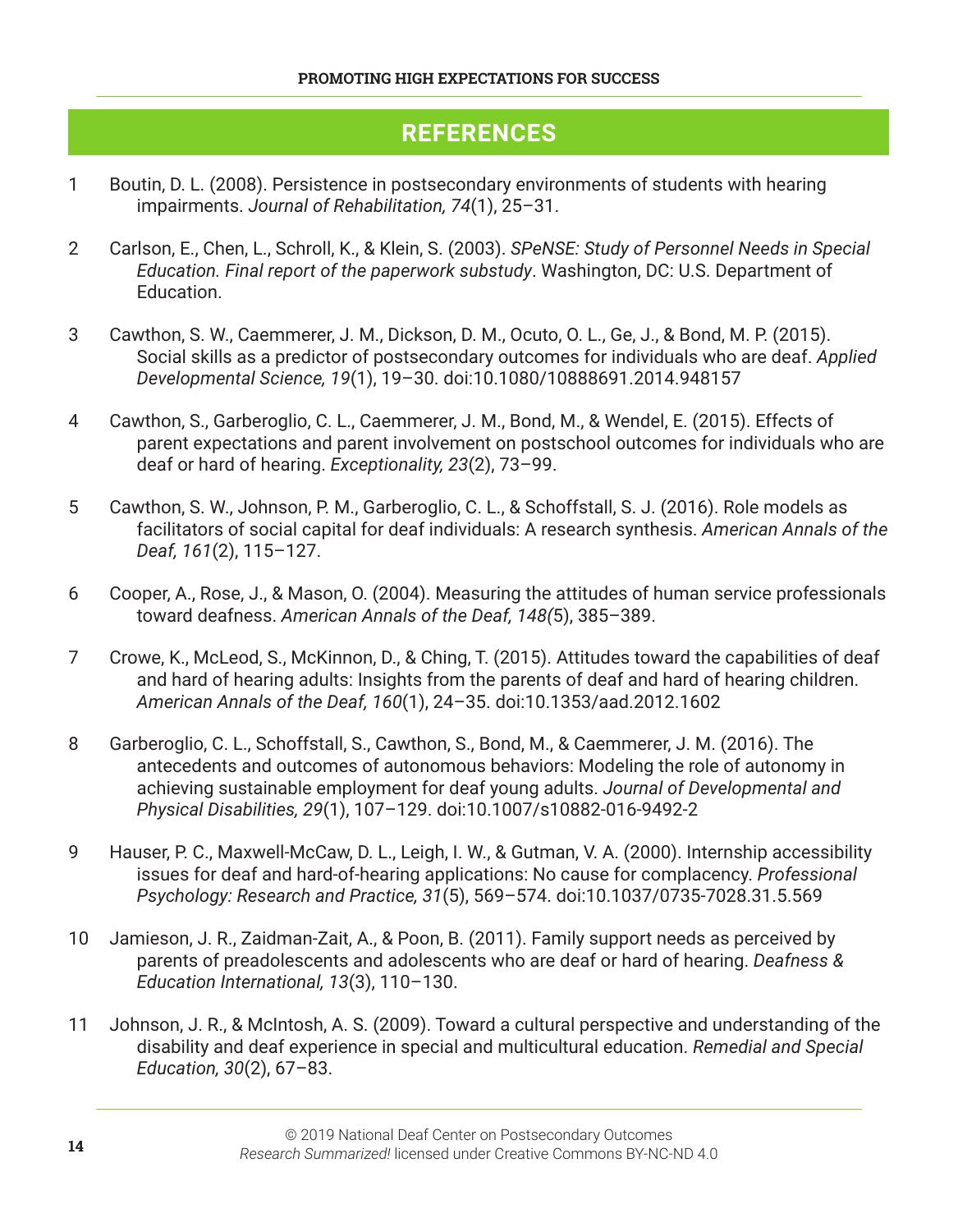- 12 Kelly, R. R. (2015). *The employment and career growth of deaf and hard-of-hearing individuals*. Rochester, NY: REACH Center for Studies on Career Success, National Technical Institute for the Deaf, Rochester Institute of Technology. Retrieved from http://www. raisingandeducatingdeafchildren.org/2015/01/12/the-employment-and-career-growth-ofdeaf-and-hard-of-hearing-individuals
- 13 Lombardi, A. R., Kowitt, J. S., & Staples, F. E. (2015). Correlates of critical thinking and college and career readiness for students with and without disabilities. *Career Development and Transition for Exceptional Individuals, 38*(3), 142–151.
- 14 Luckner, J. L., & Muir, S. (2001). Successful students who are deaf in general education settings. *American Annals of the Deaf General Libraries, 146*(18), 435–446. doi:10.1353/aad.2012.0202
- 15 Luft, P. (2012). Employment and independent living skills of public school high school deaf students: Analyses of the transition competence battery response patterns. *Journal of the American Deafness and Rehabilitation Association, 45*(3), 292–313.
- 16 Luft, P. (2016). What Is different about deaf education? The effects of child and family factors on educational services. *The Journal of Special Education, 51*(1), 27–37. doi:10.177/0022466916660546
- 17 Marschark, M., Lang, H. G., & Albertini, J. A. (2001). *Educating deaf students: From research to practice*. New York, NY: Oxford University Press.
- 18 Moores, D. F. (2001). *Educating the deaf: Psychology, principles, and practices* (5th ed.). Boston, MA: Houghton Mifflin.
- 19 Newman, L., Wagner, M., Cameto, R., & Knokey, A. M. (2009). *The post-high school outcomes of youth with disabilities up to 4 years after high school: A report from the National Longitudinal Transition Study-2 (NLTS2*). Washington, DC: National Center for Special Education Research.
- 20 Rodgers, K. D., & Young, A. M. (2011). Being a deaf role model: Deaf people's experience of working with families. *Deafness and Education International, 13*(1), 2–16.
- 21 Rogers, S., Muir, K., & Evenson, C. R. (2003). Signs of resilience: Assets that support deaf adults' success in bridging the deaf and hearing worlds. *American Annals of the Deaf, 148*(3), 222– 232.
- 22 Schoffstall, S. J. & Cawthon, S. W. (In preparation). *From theory to practice: Self-advocacy skill development of students who are deaf or hard of hearing who are transitioning into postsecondary settings*.
- 23 Shaver, D., Newman, L., Huang, T., Yu, J., & Knokey, A. (2011). *The secondary school experiences and academic performance of students with hearing impairments: A report from the National Longitudinal Transition Study-2* (NLTS-2). Menlo Park, CA: SRI International.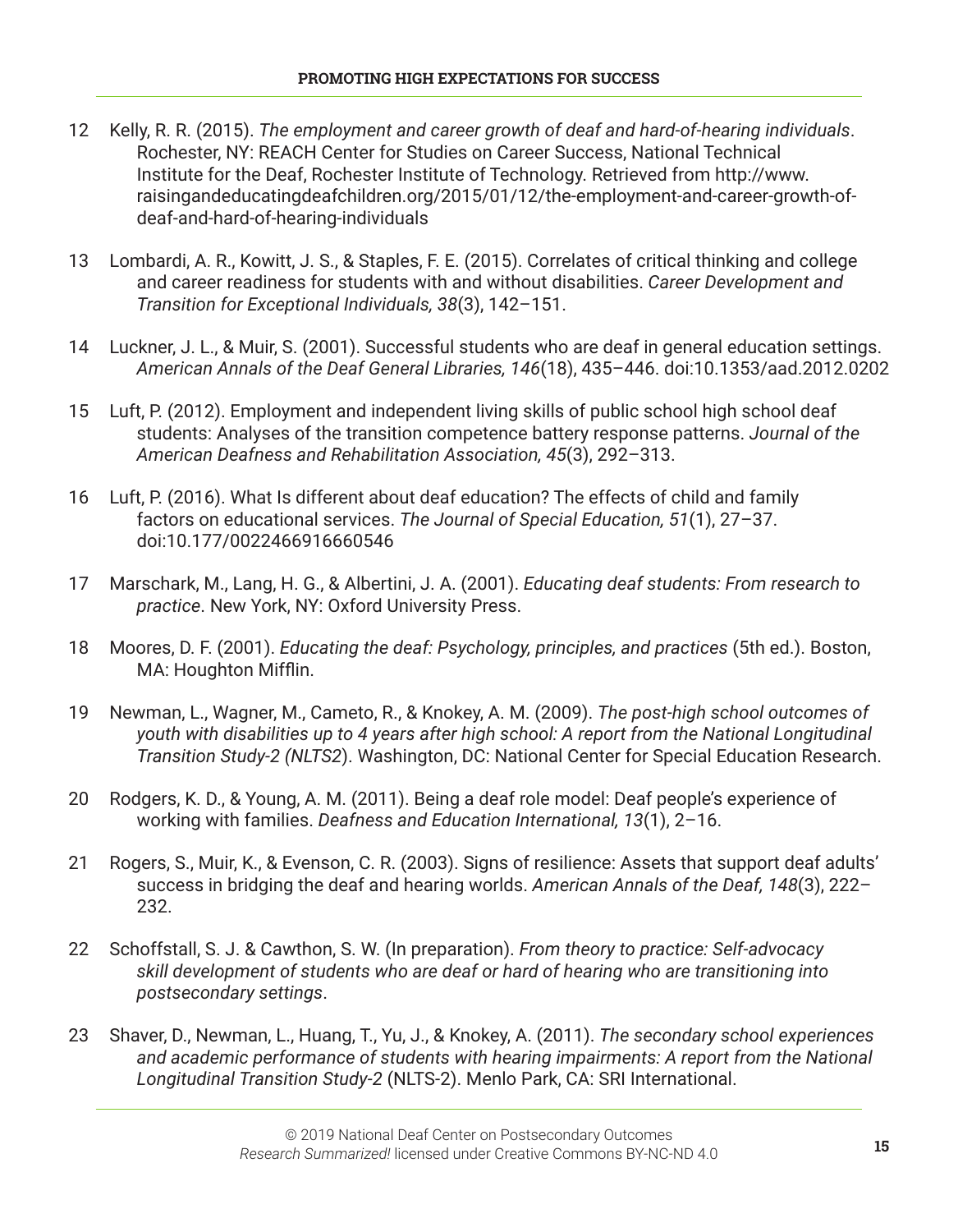- 24 Shogren, K. A., Lopez, S. J., Wehmeyer, M. L., Little, T. D., & Pressgrove, C. L. (2006). The role of positive psychology constructs in predicting life satisfaction in adolescents with and without cognitive disabilities: An exploratory study. *The Journal of Positive Psychology, 1*(1), 37–52.
- 25 Smith, D. H. (2013). Deaf adults: Retrospective narratives of school experiences and teacher expectations. *Disability & Society, 28*(5), 674–686. doi:10.1080/09687599.2012.732537
- 26 Stinson, M. S., & Kluwin, T. N. (2003). Educational consequences of alternative school placements. In M. Marschark & P. Spencer (Eds.), *Oxford handbook of deaf studies, language, and education* (pp. 52–64). New York, NY: Oxford University Press.
- 27 Walker, A., Kortering, L. J., Fowler, C. H., Rowe, D. A., & Bethune, L. (2013). *Age appropriate transition assessment toolkit* (3rd ed.). Charlotte, NC: National Secondary Transition Technical Assistance Center.
- 28 Wandry, D. L., Webb, K. W., Williams, J. M., Bassett, D. S., Asselin, S. B., & Hutchinson, S. R. (2008). Teacher candidates' perceptions of barriers to effective transition planning. *Career Development for Exceptional Individuals, 31*, 14–25.
- 29 Wehmeyer, M. L., Shogren, K. A., Palmer, S. B., Williams-Diehm, K. L., Little, T. D., & Boulton, A. (2012). The impact of the self-determined learning model of instruction on student selfdetermination. *Exceptional Children, 78*(2), 135–153.
- 30 Weisel, A., & Cinamon, R. G. (2005). Hearing, deaf, and hard-of-hearing Israeli adolescents' evaluations of deaf men and deaf women's occupational competence. *Journal of Deaf Studies and Deaf Education, 10*(4), 376–389.

#### **SUGGESTED CITATION FOR THIS BRIEF**

National Deaf Center on Postsecondary Outcomes. (2019). *Research summarized! Promoting high expectations for success.* Washington, DC: U.S. Department of Education, Office of Special Education Programs, National Deaf Center on Postsecondary Outcomes. Retrieved from www. nationaldeafcenter.org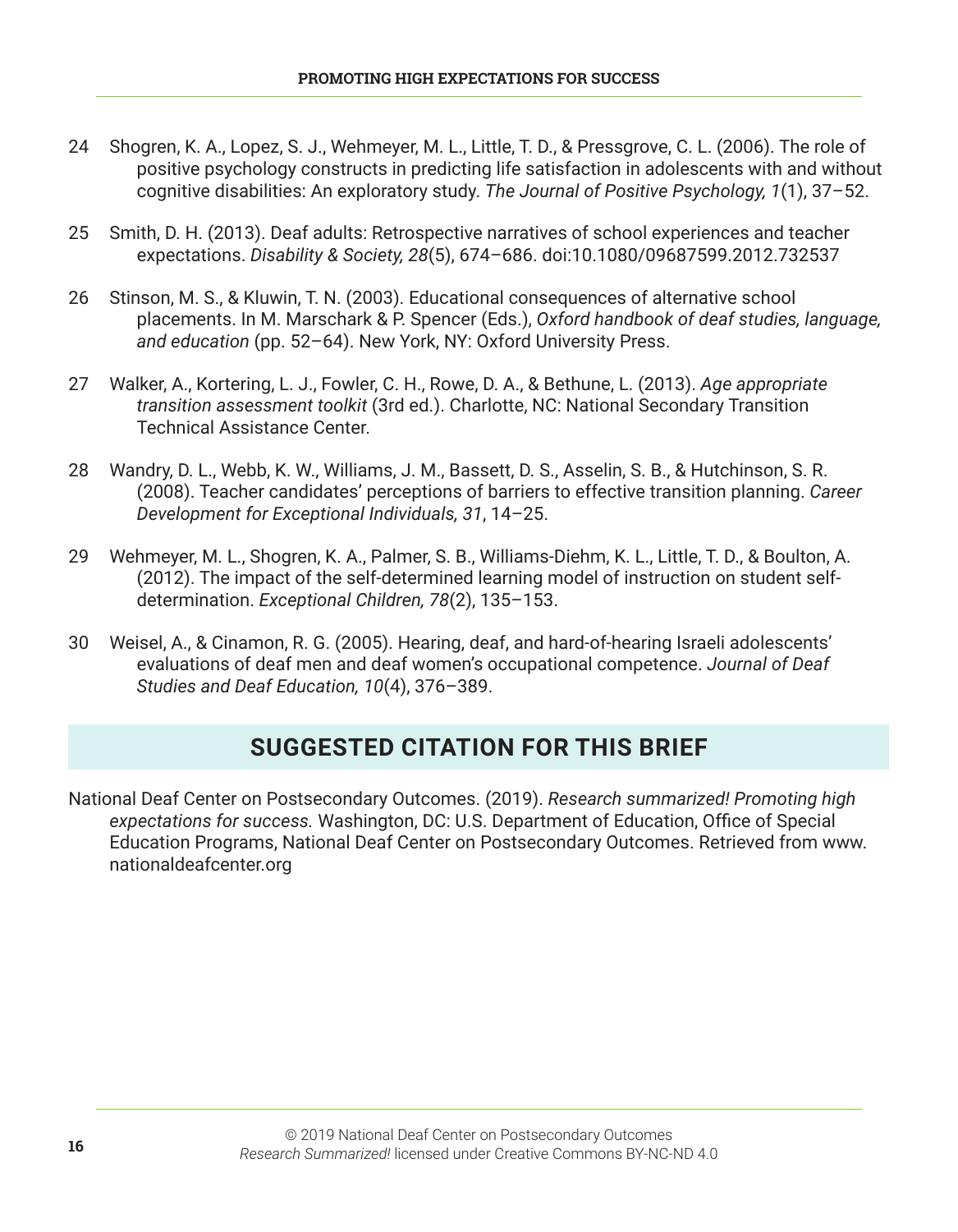# **Research Summarized! Collecting and Using Data for Decision-Making**

One of the longstanding issues in supporting postsecondary enrollment, persistence, and completion for deaf individuals is the lack of comprehensive data to identify individual and systemic factors that affect these outcomes. Although there have been several efforts to collect data about the transition from high school to postsecondary settings, including careers, the field often does not have the rigor or depth of information to make truly data-based decisions about policies, programming, or service provision for deaf individuals.

**What can be learned from the existing literature on collecting and using data for decision-making related to postsecondary outcomes of deaf individuals?**

# **DATA-DRIVEN DECISION-MAKING**

Educational leaders see collecting and analyzing data to make decisions about educational programs, systems, and processes as a critical component to improving student outcomes.<sup>8, 16</sup>

Data-driven decision-making is a key component of the U.S. Department of Education's Results-Driven Accountability framework that the Office of Special Education Programs and states use to measure the outcomes of students with disabilities. 26

Data-driven decision-making requires available and accurate data and training on analysis to make valid inferences and lead to positive change in educational processes and programs. 13, 16

Challenges to finding accurate and accessible data to improve education for deaf individuals include the following:

- Establishing data-sharing agreements between secondary education, vocational rehabilitation, and other agencies is difficult.
- With a greater number of deaf students attending mainstream schools, attendance and outcome data are more dispersed.
- Variables that are important predictors of academic success for deaf individuals, such as social skills<sup>4</sup> and parental expectations,<sup>6</sup> are not often captured in research.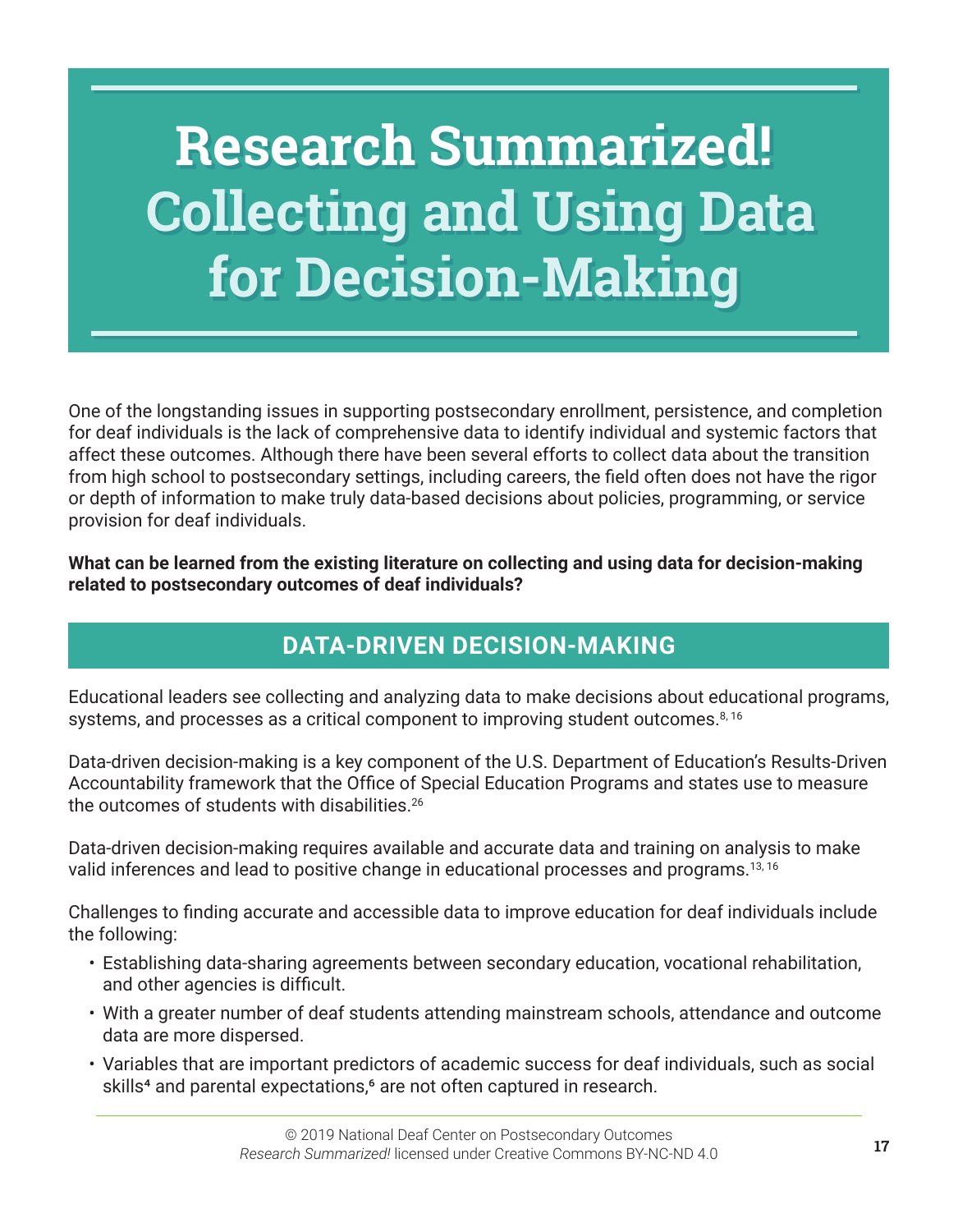$\cdot$  Inaccessible assessments may lead to invalid achievement data.<sup>1,3</sup>

Most interventions for deaf individuals are not based on significant levels of empirical evidence. The low-incidence categorization of deaf students and the relatively small number of experienced researchers in the field of deaf education are likely factors in weaknesses in data-driven decisions about best fit of interventions to individual student needs.<sup>5</sup>

#### **EDUCATION AND EMPLOYMENT DATA ABOUT DEAF INDIVIDUALS**

When making data-driven decisions about deaf individuals, it is important to be aware of the author's background, affiliation with deaf individuals, and perspective toward deafness. The following are two common models:

- The "medical" perspective views deafness as a deficit condition and frames research with an intent to "cure" or "fix" deafness.<sup>17</sup>
- The "cultural" perspective views deafness as something to be preserved and embraced. Deaf culture represents shared beliefs of a diverse group of individuals and includes common appreciation for the linguistic richness of sign language.<sup>12</sup>

It is considered "best practice" to use data that are collected and interpreted in collaboration with deaf people when making decisions about programs and practices for deaf individuals. 12

The range of learning environments, communication modalities, and diverse experiences of deaf students should be considered when using data to make decisions about policies and programs related to deaf education, training, and employment.

- Deaf students attend school in a variety of settings, ranging from those where they may be the only deaf student enrolled to those that enroll only deaf students.
- Deaf students receive instruction in a variety of communication modalities. In some education settings, English is the only language used for instruction, whereas American Sign Language or some other visual communication mode is the primary language used with deaf students in other settings.<sup>14, 18</sup>
- In addition to diversity in linguistics and communication, deaf students have a wide range of cognitive and sociocultural needs. 22
- Approximately 35% of deaf students come from homes where a language other than American Sign Language or English is used regularly. 10
- Not all data include information about the diverse experiences of deaf individuals. Care should be taken when making decisions based on analyses of limited data sources.
- Variability in the deaf population extends well beyond communication and learning environments and is important to consider. Data such as disability, gender, socioeconomic status, race, and ethnicity should be included when analyzing data and making decisions about deaf programs and practices.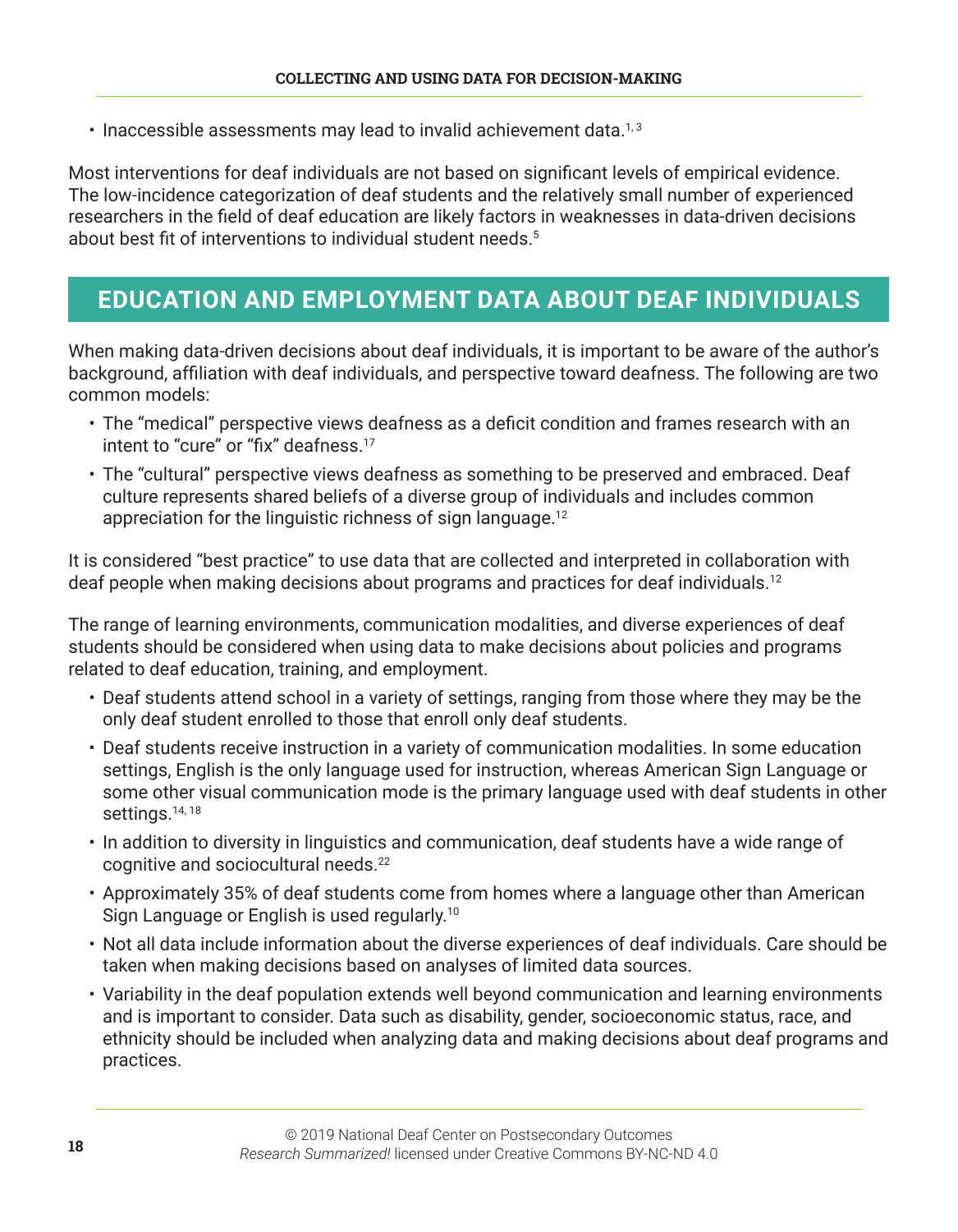#### **AVAILABLE EDUCATION AND EMPLOYMENT DATA**

The Council of Chief State School Officers<sup>7</sup> recently outlined the following four areas of students' college and career readiness that were developed by collaboration between state departments of education and industry partners:

- Progress toward post-high school credentials
- Co-curricular learning and leadership experiences
- Assessment of knowledge and skills
- Transitions beyond high school

States face obstacles in collecting and analyzing data that represent these measures in a valid way.

Despite the challenges identified in this brief, useful data about deaf individuals do exist. The second National Longitudinal Transition Survey dataset is one example and includes many variables related to transition to postsecondary environments for students with disabilities. $^{21}$ 

Employment is a critical outcome in measuring postsecondary success. Multiple sources of national and state employment data are available for analysis, including the following:

- The American Community Survey is a national survey that collects data about jobs, occupations, educational attainment, and other information that aids public officials in planning.<sup>25</sup>
- American Community Survey data allow analysis of deaf individuals' employment and education attainment. 11
- Data sources such as the American Community Survey, population surveys, and state vocational rehabilitation administrative records are available, but more consistency is needed across state vocational rehabilitation agencies in terms of data use to examine employment outcomes. 9
- Analysis of state vocational rehabilitation data can be used to identify obstacles to employment for youths with disabilities and highlight paths to improved employment outcomes. 24

Many colleges and universities use survey instruments to measure factors related to student learning, retention, and graduation with the goal of institutional improvement. 20 There is a lack of institutionallevel measurement of factors specifically related to deaf students' learning, retention, and graduation at the postsecondary level.

#### **MOVING TOWARD DATA-DRIVEN DECISION-MAKING FOR DEAF INDIVIDUALS**

Existing data are available to make informed decisions about programs and services for deaf individuals.

• Depending on the area of focus for analysis, census data, vocational rehabilitation data, and secondary school data (e.g., attendance, achievement, graduation) are available.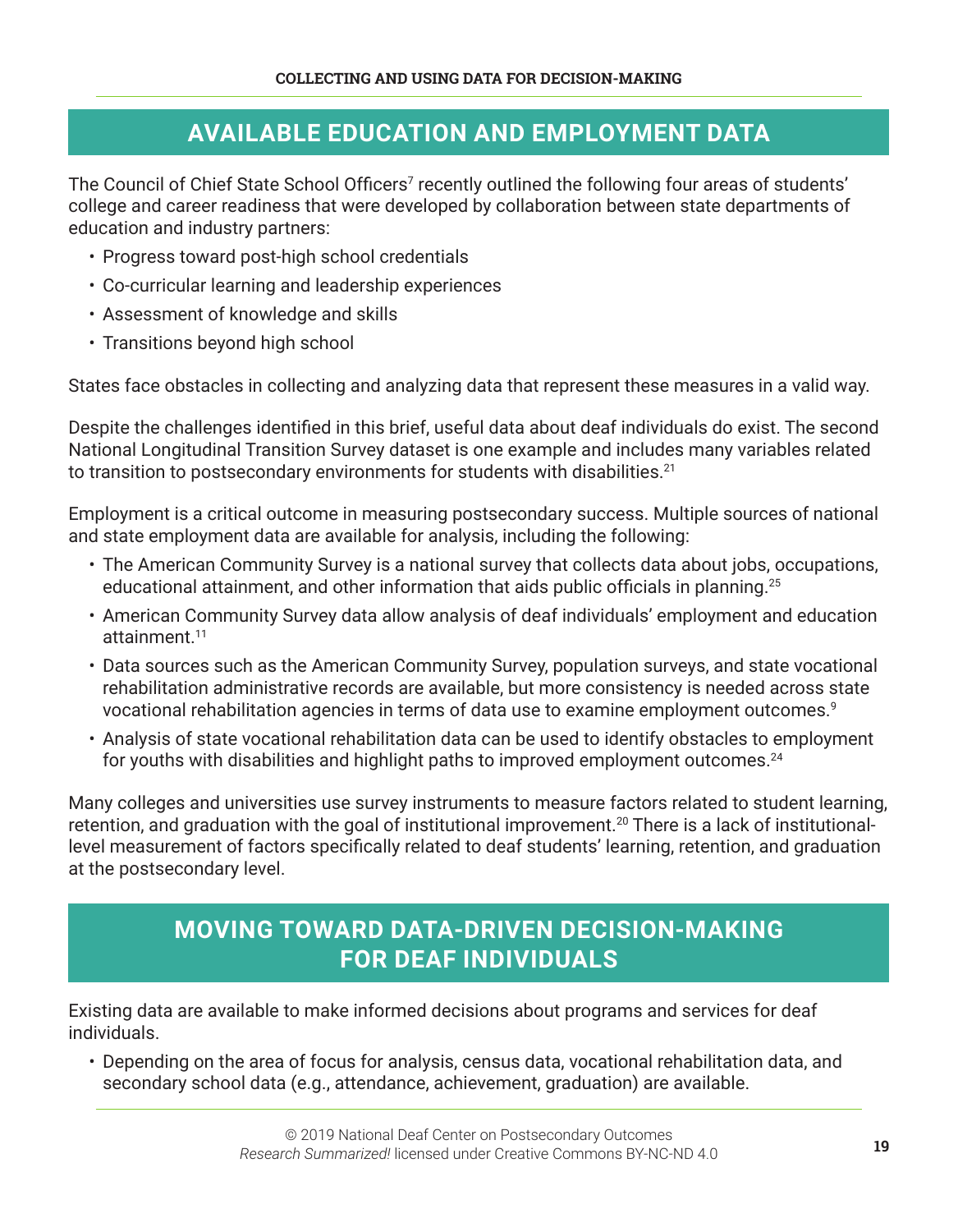- Include deaf educators, administrators, and counselors when analyzing and making inferences from data.
- Use caution when making decisions from sources that lack the demographic data needed to fully represent the diversity of deaf individuals.

Districts and schools can collect and use data to tailor instruction and services. 15

- A variety of survey, assessment, and observation instruments can be used to collect data to improve instruction and programs at a local level.
- Off-the-shelf instruments with English presentation will not necessarily yield valid data for deaf individuals who are American Sign Language speakers. When using English-based assessments, educators need to understand the English language proficiency of the student and English language demand of the assessment before administering.<sup>23</sup>
- Professionals administering assessments to deaf students need training to ensure high-quality data collection that will enable good decision-making. 23

# **TAKE-AWAYS**

Using data to drive practices and policies is a key tenet in today's public education system. Data collection and analysis of deaf individuals' education and employment outcomes are challenging due to the diversity and high degree of variability in the deaf population. The data are complex and require analysis by researchers that are knowledgeable of contextual issues. Filling gaps in knowledge about postsecondary outcomes and models to promote success for deaf individuals is critical.

#### **REFERENCES**

- 1 Cawthon, S. (2007). Hidden benefits and unintended consequences of No Child Left Behind policies for students who are deaf or hard-of-hearing. *American Educational Research Journal, 44*(3), 460–492.
- 2 Cawthon, S. (2009). Professional development for teachers of students who are deaf or hard-ofhearing: Facing the assessment challenge. *American Annals of the Deaf, 154*(1), 50–61.
- 3 Cawthon, S. (2011). *Accountability-based reforms: The impact on deaf or hard of hearing students*. Washington, DC: Gallaudet University Press.
- 4 Cawthon, S. W., Caemmerer, J. M., Dickson, D. M., Ocuto, O. L., Ge, J., & Bond, M. P. (2015). Social skills as a predictor of postsecondary outcomes for individuals who are deaf. *Applied Developmental Science, 19*(1), 19–30. doi:10.1080/10888691.2014.948157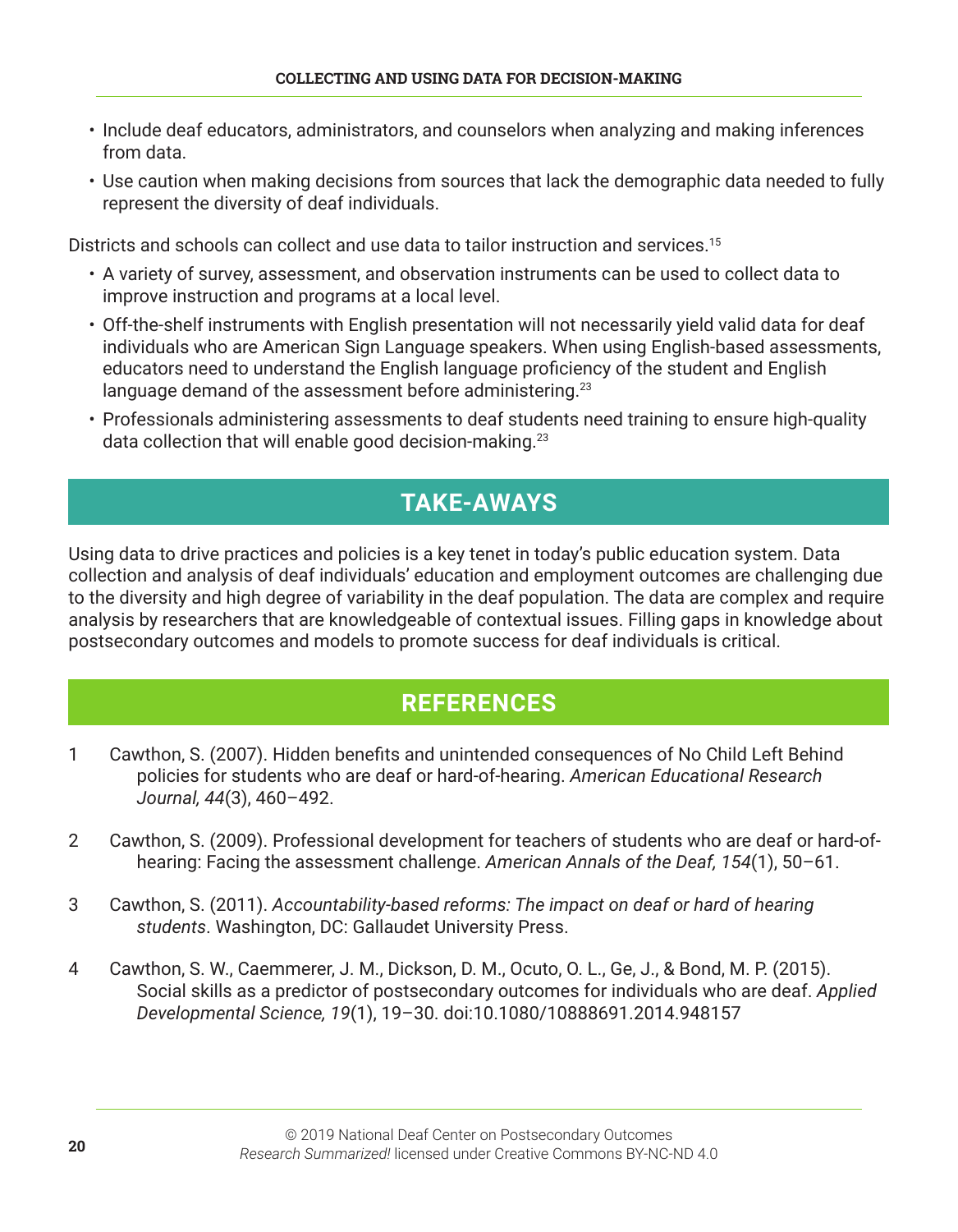- 5 Cawthon, S. W., & Garberoglio, C. L. (2017). Introduction. In S. Cawthon & C. L. Garberoglio (Eds.), *Research in deaf education: Contexts, challenges, and considerations (pp. vii-xv). New York,* NY: Oxford University Press.
- 6 Cawthon, S. W., Garberoglio, C. L., Caemmerer, J. M., Bond, M., & Wendel, E. (2015). Effect of parent involvement and parent expectations on postsecondary outcomes for individuals who are deaf or hard of hearing. *Exceptionality, 23*, 73–99. doi:10.1556/AAlim.2015.0002
- 7 Council of Chief State School Officers. (2017). *Destination known: Valuing college and career readiness in state accountability systems*. Retrieved from http://www.ccsso.org/ Documents/2017/DestinationKnown03022017.pdf
- 8 Duncan, A. (2009). *Robust data gives us the roadmap to reform: Secretary Arne Duncan addresses the fourth annual IES Research Conference*. Retrieved from https://www.ed.gov/news/ speeches/robust-data-gives-us-roadmap-reform
- 9 Fabian, E., & Neubert, D. (2015, May). *Using VR data to improve outcomes for transitioning youth*. Presentation at the Capacity Building Institute: Improving Postsecondary Outcomes for All Students With Disabilities, Charlotte, NC.
- 10 Gallaudet Research Institute. (2013). *Regional and national summary report of data from the 2011–2012 Annual Survey of Deaf and Hard of Hearing Children and Youth*. Washington, DC: Gallaudet University.
- 11 Garberoglio, C. L., Cawthon, S., & Bond, M. (2016). *Deaf people and employment in the United States: 2016*. Washington, DC: U.S. Department of Education, Office of Special Education Programs, National Deaf Center on Postsecondary Outcomes.
- 12 Graham, P., & Horejes, T. (In press). Why positionality matters in deaf education research: An insider ethnographic perspective. In S. Cawthon & C. L. Garberoglio (Eds.), *Research in deaf education: Contexts, challenges, and considerations*. New York, NY: Oxford University Press.
- 13 Hargreaves, A., & Braun, H. (2013). *Data-driven improvement and accountability*. Boulder, CO: National Education Policy Center. Retrieved from http://nepc.colorado.edu/publication/datadriven-improvement-accountability
- 14 Karchmer, M., & Mitchell, R. E. (2003). Demographic and achievement characteristics of deaf and hard-of-hearing students. In M. Marschark & P. Spencer (Eds.), *Oxford handbook of deaf studies, language, and education* (pp. 21–37). New York, NY: Oxford University Press.
- 15 Lynch, M. (2017, January 17). The newest trend in data-driven decisionmaking [Guest post]. Education Week's Education Futures: Emerging Trends in K–12 Blog. Retrieved from http:// blogs.edweek.org/edweek/education\_futures/2017/01/the\_newest\_trend\_in\_data-driven\_ decision\_making\_connecting\_student\_and\_educator\_growth.html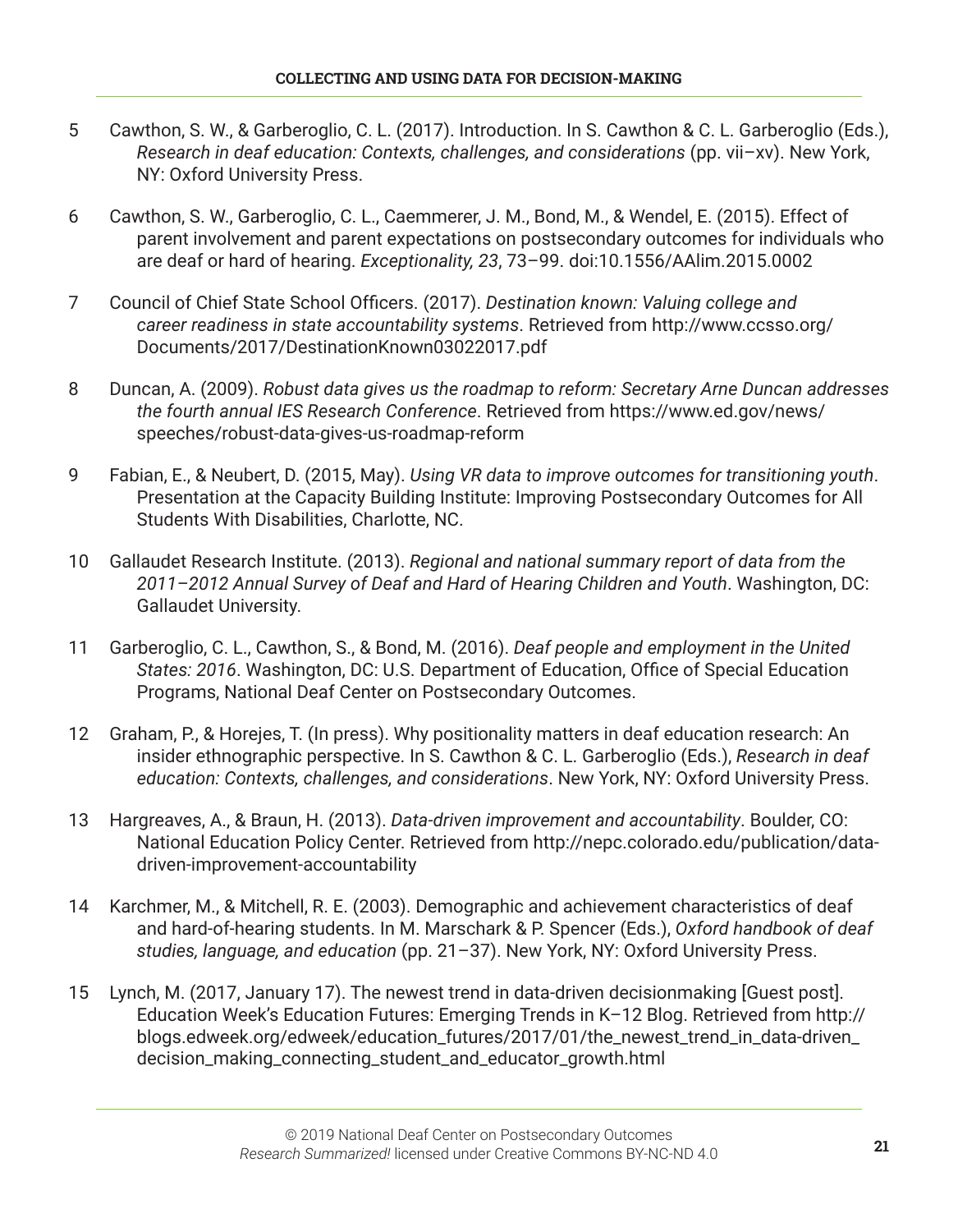- 16 Marsh, J. A., Pane, J. F., & Hamilton, L. S. (2006). *Making sense of data-driven decision making*. Retrieved from http://www.rand.org/content/dam/rand/pubs/occasional\_papers/2006/ RAND\_OP170.pdf
- 17 Middleton, A., Hewison, J., & Mueller, R. F. (1998). Attitudes of deaf adults toward genetic testing for hereditary deafness. *The American Journal of Human Genetics, 63*(4), 1175–1180.
- 18 Mitchell, R. E., & Karchmer, M. A. (2005). Parental hearing status and signing among deaf and hard of hearing students. *Sign Language Studies, 5*(2), 83–96.
- 19 National Survey of Student Engagement. (2016a). *Engagement insights: Survey findings on the quality of undergraduate education—Annual results 2016*. Bloomington, IN: Indiana University Center for Postsecondary Research.
- 20 National Survey of Student Engagement. (2016b). *NSSE 2016 overview*. Retrieved from http:// nsse.indiana.edu/2016\_Institutional\_Report/pdf/NSSE\_Overview\_2016.pdf
- 21 Newman, L., Wagner, M., Huang, T., Shaver, D., Knokey, A.-M., Yu, J., ... Cameto, R. (2011). *Secondary school programs and performance of students with disabilities. A special topic report of findings from the National Longitudinal Transition Study-2 (NLTS2)* (NCSER 2012- 3000). Washington, DC: National Center for Special Education Research.
- 22 Paul, P. V. (2016). d/Deaf and hard of hearing learners: DML, DLL, ELL, EL, ESL . . . or culturally and linguistically diverse. *American Annals of the Deaf, 161*(1), 3–7.
- 23 Pizzo, L., & Chilvers, A. (2016). Assessment and d/Deaf and hard of hearing multilingual learners: Considerations and promising practices. *American Annals of the Deaf, 161*(1), 56–66.
- 24 Poppen, M., Lindstrom, L., Unruh, D., Khurana, A., & Bullis, M. (2017). Preparing youth with disabilities for employment: An analysis of vocational rehabilitation case services data. *Journal of Vocational Rehabilitation, 46*(2), 209–224.
- 25 U.S. Census Bureau. (2016). *American Community Survey: Information guide*. Retrieved from https://www.census.gov/content/dam/Census/programs-surveys/acs/about/ACS\_ Information\_Guide.pdf
- 26 U.S. Department of Education. (2014). *New accountability framework raises the bar for state special education programs*. Retrieved from https://www.ed.gov/news/press-releases/newaccountability-framework-raises-bar-state-special-education-programs
- 27 Wohlstetter, P., Datnow, A., & Park, V. (2008). Creating a system for data-driven decision-making: Applying the principal-agent framework. *School Effectiveness and School Improvement, 19*(3), 239–259.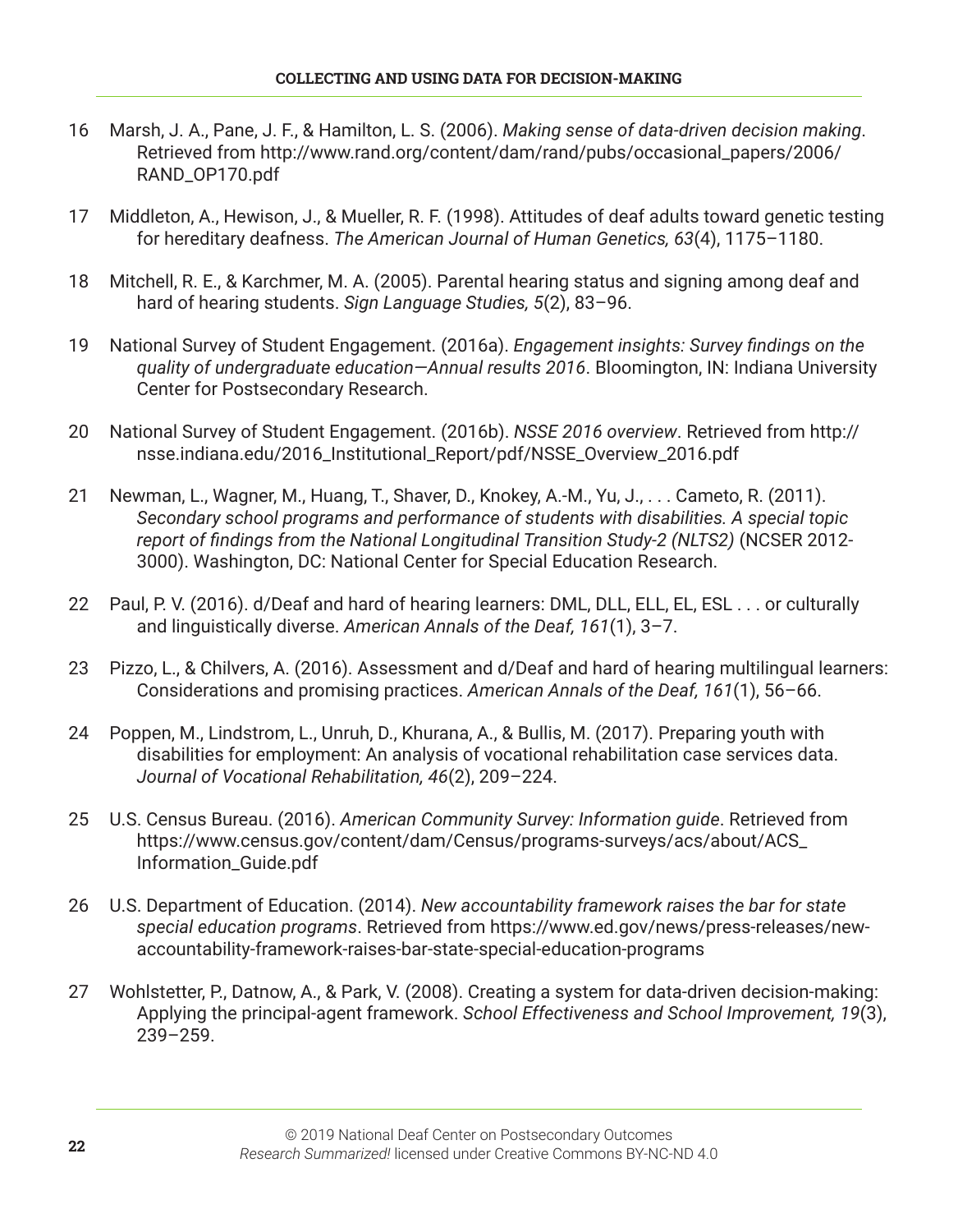#### **SUGGESTED CITATION FOR THIS BRIEF**

National Deaf Center on Postsecondary Outcomes. (2019). *Research summarized! Collecting and using data for decision-making*. Washington, DC: U.S. Department of Education, Office of Special Education Programs, National Deaf Center on Postsecondary Outcomes. Retrieved from www. nationaldeafcenter.org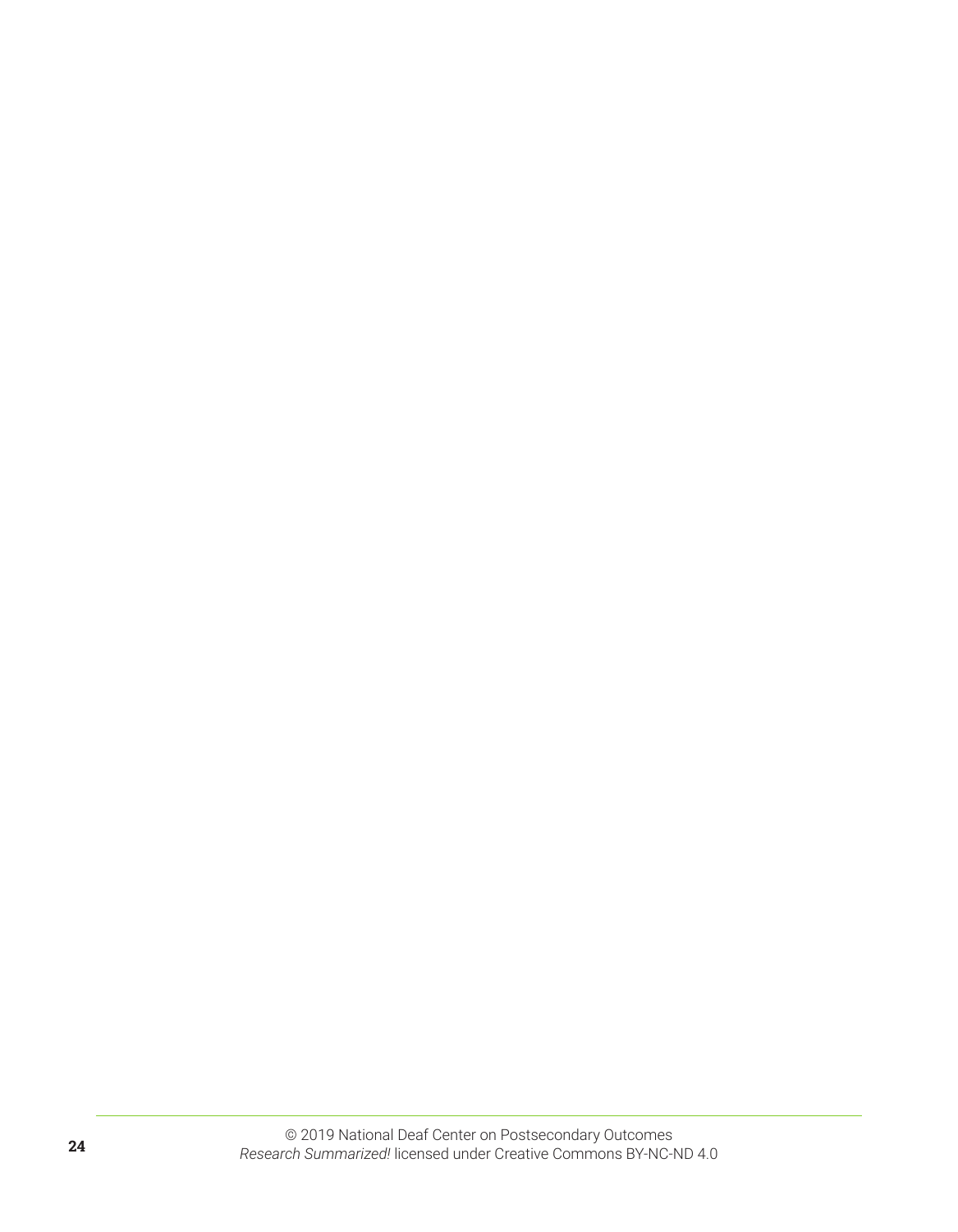# **Research Summarized! Leveraging Community Resources**

Strengthening community networks and connections increases social capital, the advantage gained through relationships and social networks. Social capital can help individuals navigate complex school and workplace situations. Some deaf individuals have limited access to social capital due to information deprivation and reduced access to full language environments. Without access to the full mix of informal and formal communication opportunities necessary to build social capital, it can be challenging for deaf individuals to gain entry into higher levels of responsibility and advancement.

#### **What can be learned from the existing literature on leveraging community resources to improve postsecondary outcomes for deaf individuals?**

# **BUILDING SOCIAL CAPITAL THROUGH COMMUNITY ACTIVITIES**

Community members can include both deaf and hearing people who reside in a region (either locally or nationally) and/or share similar cultural values (e.g., effective communication for all, accessibility, increasing opportunities for education and employment, social justice) and identification. Each of these intersecting communities brings different values and perspectives to community activities. Members may include but are not limited to parents, students, educators, employment service providers, representatives of disability organizations, and local legislators.

Both rural and urban communities emphasize using strategies such as connecting stakeholders, strengthening existing collaborations, and educating new employers on the importance of increasing employment opportunities for people with disabilities to build social capital. 3

Community members and stakeholders can effectively work together to identify what actions need to be taken at the local community and state levels to improve employment opportunities for individuals with disabilities. 10

Community members can build social capital by sharing experiences and advice on how to navigate inaccessible settings and cope with frustrating obstacles in a hearing-dominated society. $^7$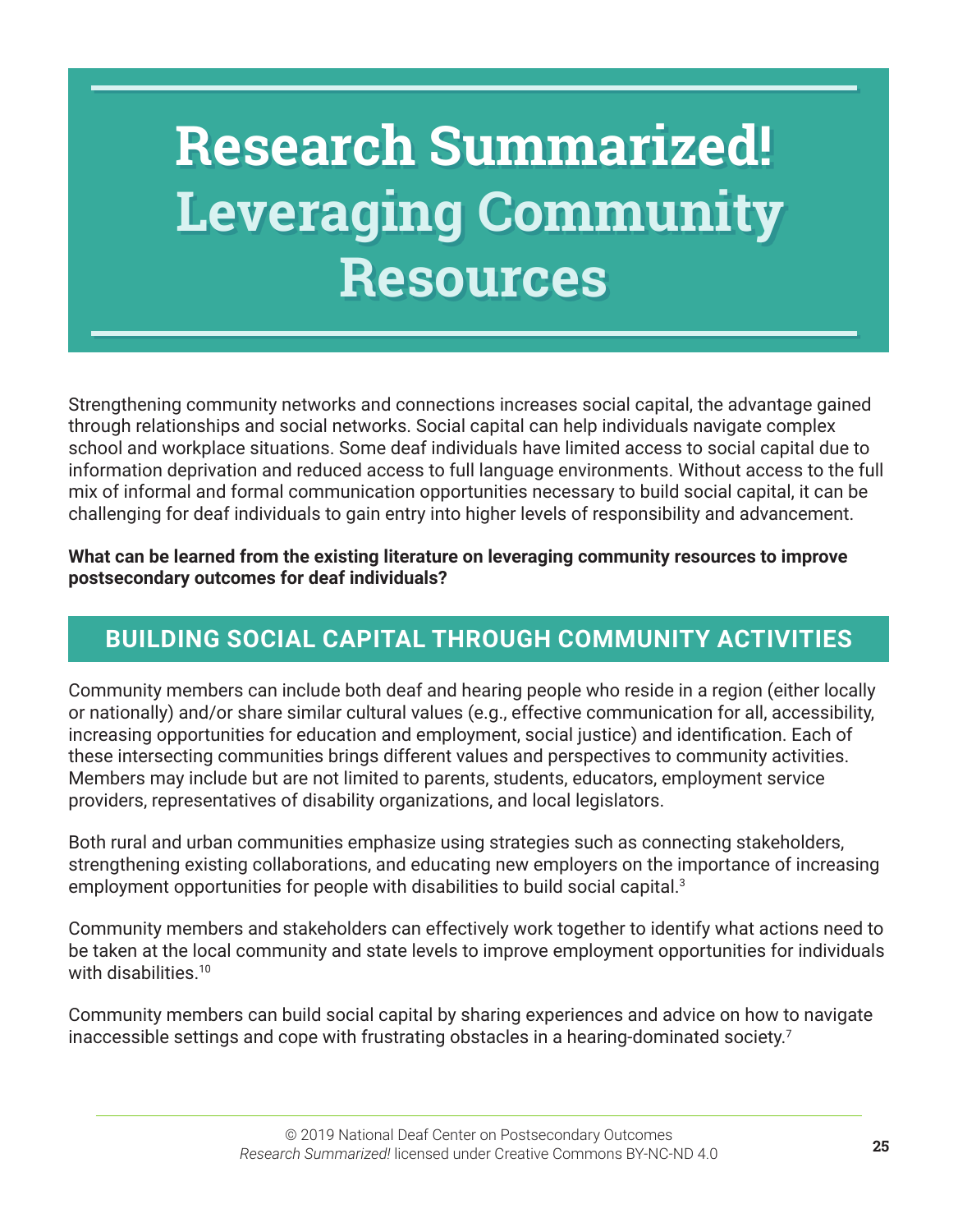#### **OUTCOMES ASSOCIATED WITH BUILDING SOCIAL CAPITAL**

Identifying as part of the deaf community can be beneficial for self-esteem, which is highly related to achievement. 4, 13 Further, community membership can help cushion discrimination, rejection, and failure. 8

Deaf community members are an invaluable resource in providing guidance to hearing parents with a deaf child. 26

Deaf role models help build social capital by providing support with language development, communication skills, social skills, and guidance within academic and work settings. 5

Increased access and opportunities for engaging with deaf role models and peers bolsters the number of protective factors in a youth's life. 20

Mentors of the same cultural or ethnic background have special insight into the challenges of navigating academia as a minority. Such mentors are better positioned to provide effective psychosocial and career development support. 11, 15, 18

People who attend community discussion events report being more aware of what they can do to increase employment opportunities for young people with disabilities. 24

#### **TYPES OF COMMUNITY ACTIVITIES THAT BUILD SOCIAL CAPITAL**

Key components of community-based approaches to building social capital include the following:

- Identifying common issues that require attention
- Identifying possible evidence-based solutions to common issues
- Devising specific strategies for collaborating with essential stakeholders and developing a plan for implementation $19$

One strategy for building social capital that allows community members to discuss important issues and strategies to address these issues is termed "community conversations."<sup>3</sup> The following are core assumptions of community conversations:

- All communities possess unique social and cultural resources.
- Community members are experts on the most important challenges that face the community and the most viable solutions for addressing challenges.
- Communities that come together identify new resources and ideas through connections with people with different perspectives and life experiences.
- Real and lasting change comes with strategies and approaches that originate in the community.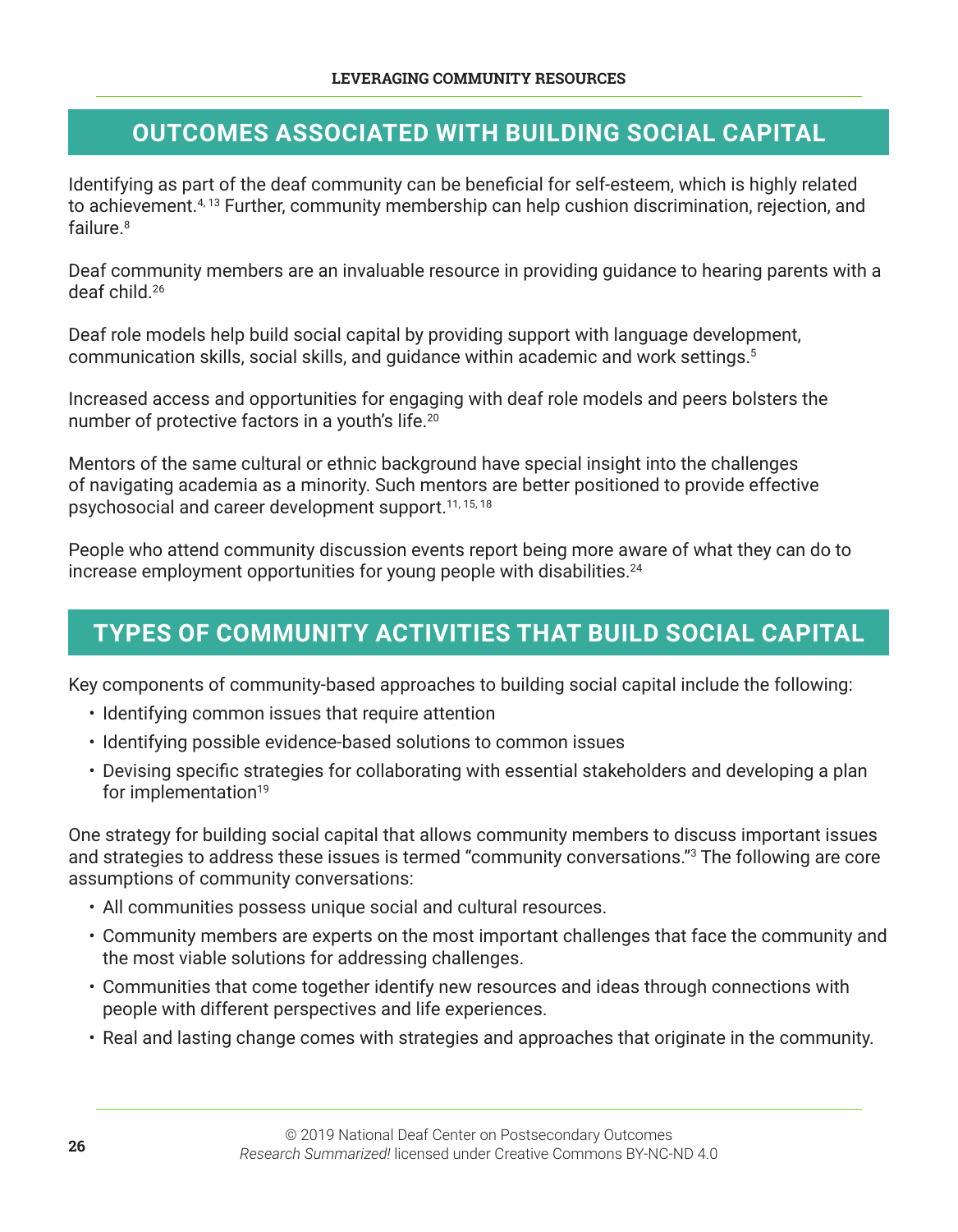Ideas produced through community conversation provide critical information for stakeholders on what services and systems change efforts are needed. 16

Extracurricular activities outside of school such as athletics, religious activities, youth groups, or performing art groups increase links to community networks. 17, 21, 25

# **TAKE-AWAYS**

The literature supports strengthening community networks and connections to increase social capital, which can help individuals navigate complex school and workplace situations. Within deaf communities, community-based advocacy and research increases participant buy-in, increases collaboration, and gains the trust of deaf people. 1 Strong community networks and relationships are important for the success of deaf youth.<sup>6</sup> Strengthening community connections, particularly with the deaf community, contributes significantly to psychosocial well-being<sup>2, 13, 14</sup> and persistence toward degree completion. 9, 22

# **REFERENCES**

- 1 Barnett, S., McKee, M., Smith, S. R., & Pearson, T. A. (2011). Deaf sign language users, health inequities, and public health: Opportunity for social justice. *Preventing Chronic Disease, 8*(2), A45.
- 2 Bat-Chava, Y. (1993). Antecedents of self-esteem in deaf people: A meta-analytic review. *Rehabilitation Psychology, 38*(4), 221–234. doi:10.1037/h0080303
- 3 Bumble, J. L., Carter, E. W., McMillan, E., & Manikas, A. S. (In press). *Using community conversations to expand employment opportunities of people with disabilities in rural and urban communities*.
- 4 Campbell, J. D., & Lavallee, L. F. (1993). Who am I? The role of self-concept confusion in understanding the behavior of people with low self-esteem. In R. Baumeister (Ed.), *Selfesteem: The puzzle of low self-regard* (pp. 3–20). New York, NY: Plenum Press.
- 5 Cawthon, S. W., Johnson, P. M., Garberoglio, C. L., & Schoffstall, S. J. (2016). Role models as facilitators of social capital for deaf individuals: A research synthesis. *American Annals of the Deaf, 161*(2), 115–127.
- 6 Cawthon, S. W., Leppo, R., Dickson, D., Schoffstall, S., & Wendel, E. (2016). The art of managing expectations: Vocational rehabilitation counselors as mediators of expectations between clients who are deaf and potential employers. *JADARA, 50*(1). Retrieved from http:// repository.wcsu.edu/jadara/vol50/iss1/2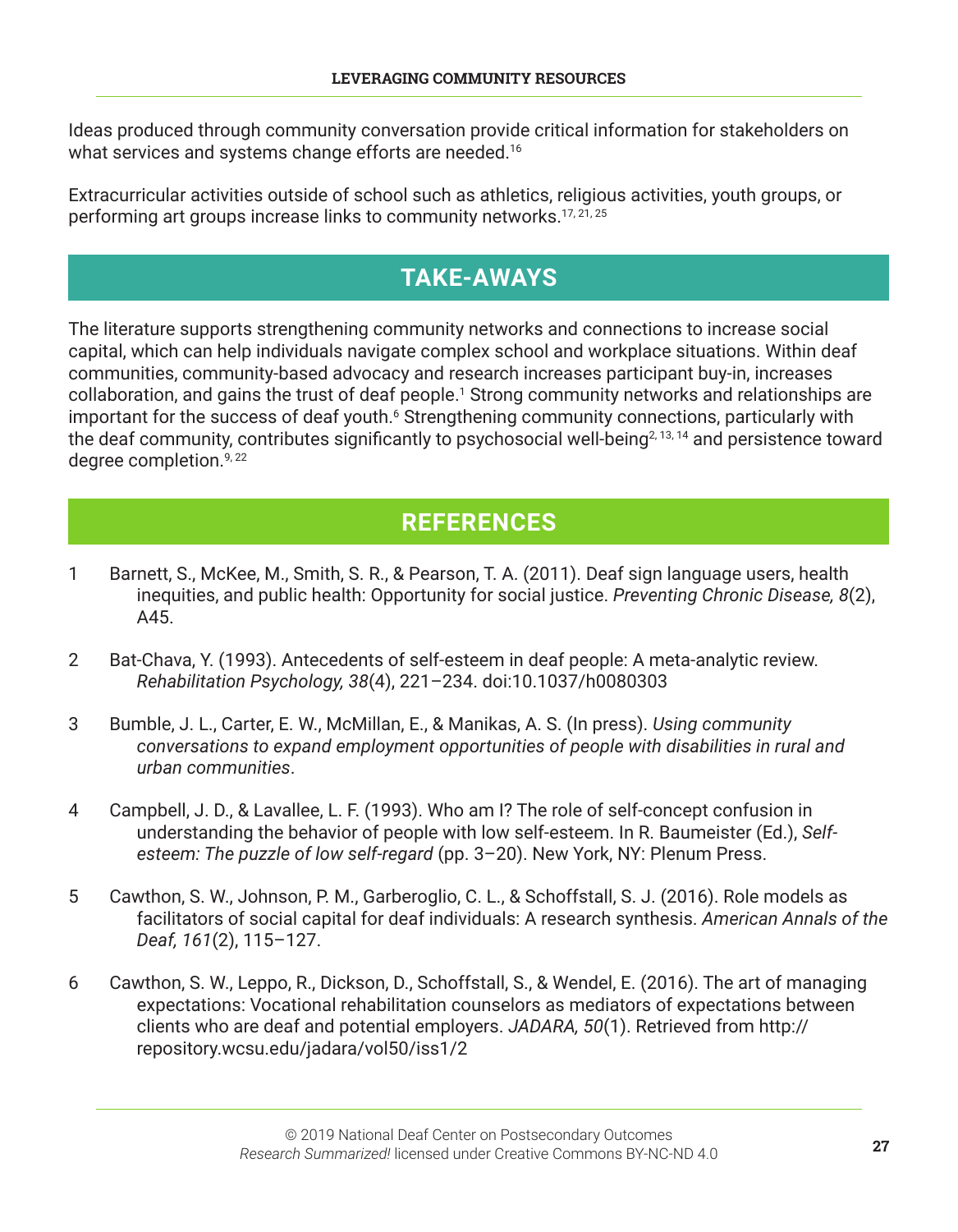- 7 Covell, J. A. (2006). *The learning styles of deaf and non-deaf pre-service teachers in deaf education*. Beaumont, TX: Lamar University.
- 8 Crocker, J., & Major, B. (1989). Social stigma and self-esteem: The self-protective properties of stigma. *Psychological Review, 96(*4), 608–630.
- 9 Danermark, B. (1995). Persistence and academic and social integration of hearing-impaired students in postsecondary education: A review of research. *JADARA, 29*(2), 20–33.
- 10 Dutta, A., Kundu, M. M., Johnson, E., Chan, F., Trainor, A., Blake, R., & Christy, R. (2016). Community conversations: Engaging stakeholders to improve employment-related transition services for youth with emotional and behavioral disabilities. *Journal of Vocational Rehabilitation, 45*(1), 43–51.
- 11 Hauser, P. (2017, April). *Mentoring aspiring scientists*. Symposium in Research and Child Development Pre-Conference Workshop. Austin, TX.
- 12 Hintermair, M. (2007). Prevalence of socioemotional problems in deaf and hard of hearing children in Germany. *American Annals of the Deaf, 152*(3), 320–330.
- 13 Hintermair, M. (2008). Self-esteem and satisfaction with life of deaf and hard-of-hearing people—A resource-oriented approach to identity work. *Journal of Deaf Studies and Deaf Education, 13*(2), 278–300.
- 14 Jambor, E., & Elliott, M. (2005). Self-esteem and coping strategies among deaf students. *Journal of Deaf Studies and Deaf Education, 10*(1), 63–81.
- 15 Koberg, C. S., Boss, R. W., & Goodman, E. (1998). Factors and outcomes associated with Mentoring among health-care professionals. *Journal of Vocational Behavior, 53*(1), 58–72.
- 16 Morrow, S., Gonzalez, A., Hampton, T., & Lantz, A. (2015). Working with ODEP to create systems change: The story of two protégé states. *Journal of Vocational Rehabilitation, 42*(3), 195–200.
- 17 Newman, M., Barabasi, A. L., & Watts, D. J. (2006). *The structure and dynamics of networks*. Princeton, NJ: Princeton University Press.
- 18 Ragins, B. R. (2010). Relational mentoring: A positive approach to mentoring at work. In K. Cameron & G. Spreitzer (Eds.), *The handbook of positive organizational scholarship* (pp. 519–536). New York, NY: Oxford University Press.
- 19 Roussos, S. T., & Fawcett, S. B. (2000). A review of collaborative partnerships as a strategy for improving community health. *Annual Review of Public Health, 21*(1), 369–402.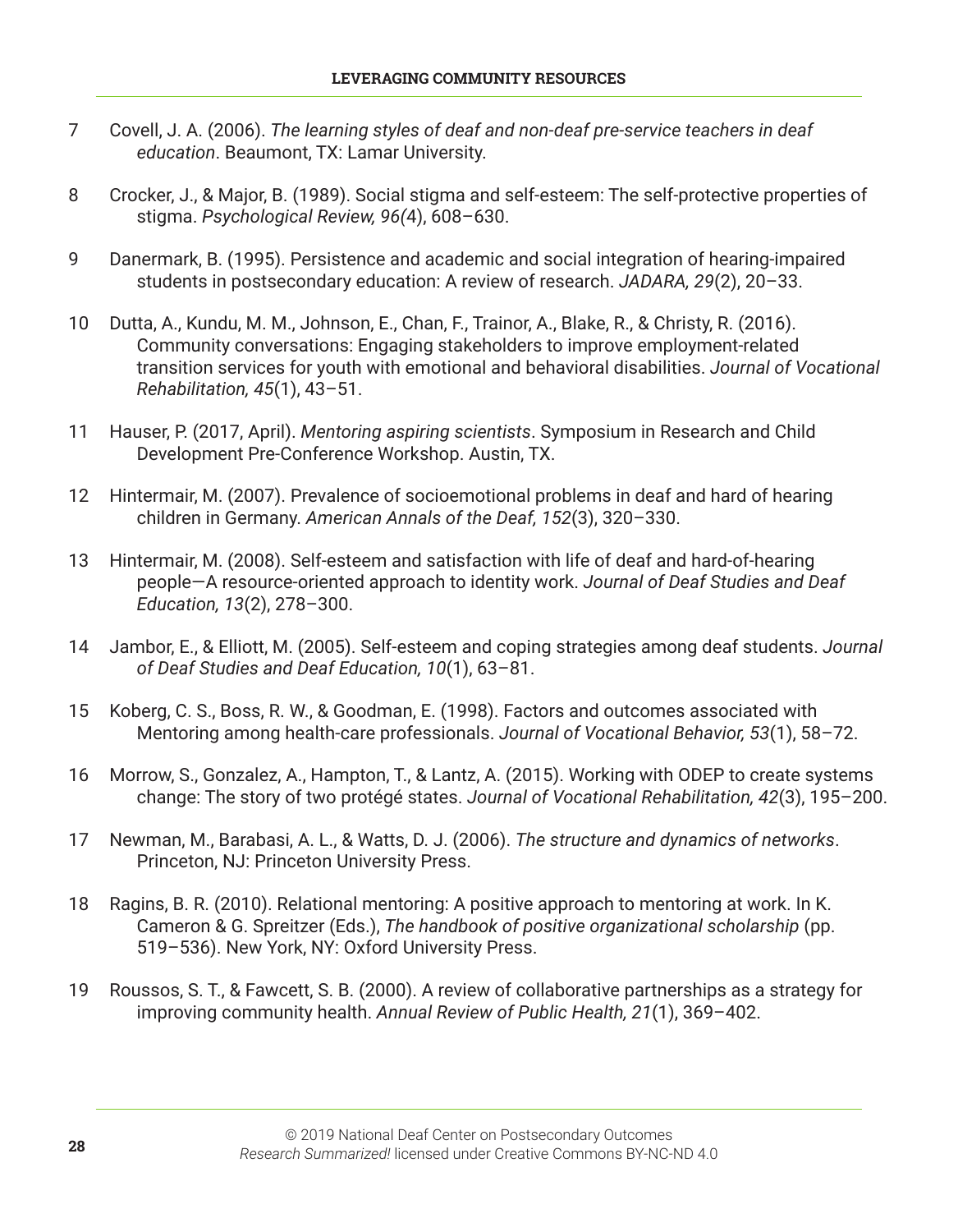- 20 Schenkel, L. S., Rothman-Marshall, G., Schlehofer, D. A., Towne, T. L., Burnash, D. L., & Priddy, B. M. (2014). Child maltreatment and trauma exposure among deaf and hard of hearing young adults. *Child Abuse & Neglect, 38*(10), 1581–1589.
- 21 Schoffstall, S., Cawthon, S., Dickson, D., Bond, M., Ocuto, O., & Ge, J. (2016). The impact of high school extracurricular involvement on postsecondary outcomes among deaf and hard-ofhearing youth. *Journal of Postsecondary Education and Disability, 29*(2), 179–197.
- 22 Stinson, M. S., Scherer, M. J., & Walter, G. G. (1987). Factors affecting persistence of deaf college students. *Research in Higher Education, 27*(3), 244–258.
- 23 Swedeen, B., Cooney, M., Moss, C., & Carter, E. W. (2012). *Launching inclusive efforts through community conversations: A practical guide for families, service providers, and communities*. Retrieved from http://www.waisman.wisc.edu/cedd/pdfs/products/community/ LaunchingInclusiveEfforts.pdf
- 24 Trainor, A. A., Carter, E. W., Swedeen, B., & Pickett, K. (2011). Community conversations: An approach for expanding and connecting opportunities for employment for adolescents with disabilities. *Career Development and Transition for Exceptional Individuals, 35*(1), 50–60. doi:10.1177/0885728811419166
- 25 Wagner, M., Cadwallader, T. W., Marder, C., Cameto, R., Cardoso, D., Garza, N., ... Newman, L. (2003). *Life outside the classroom for youth with disabilities: A report from the National Longitudinal Transition Study-2 (NLTS2)*. Retrieved from http://www.nlts2.org/ reports/2003\_04-2/nlts2\_report\_2003\_04-2\_complete.pdf
- 26 Watkins, S., Pittman, P., & Walden, B. (1998). The deaf mentor experimental project for young children who are deaf and their families. *American Annals of the Deaf, 143*(1), 29–34.

#### **SUGGESTED CITATION FOR THIS BRIEF**

National Deaf Center on Postsecondary Outcomes. (2019). *Research summarized! Leveraging community resources*. Washington, DC: U.S. Department of Education, Office of Special Education Programs, National Deaf Center on Postsecondary Outcomes. Retrieved from www. nationaldeafcenter.org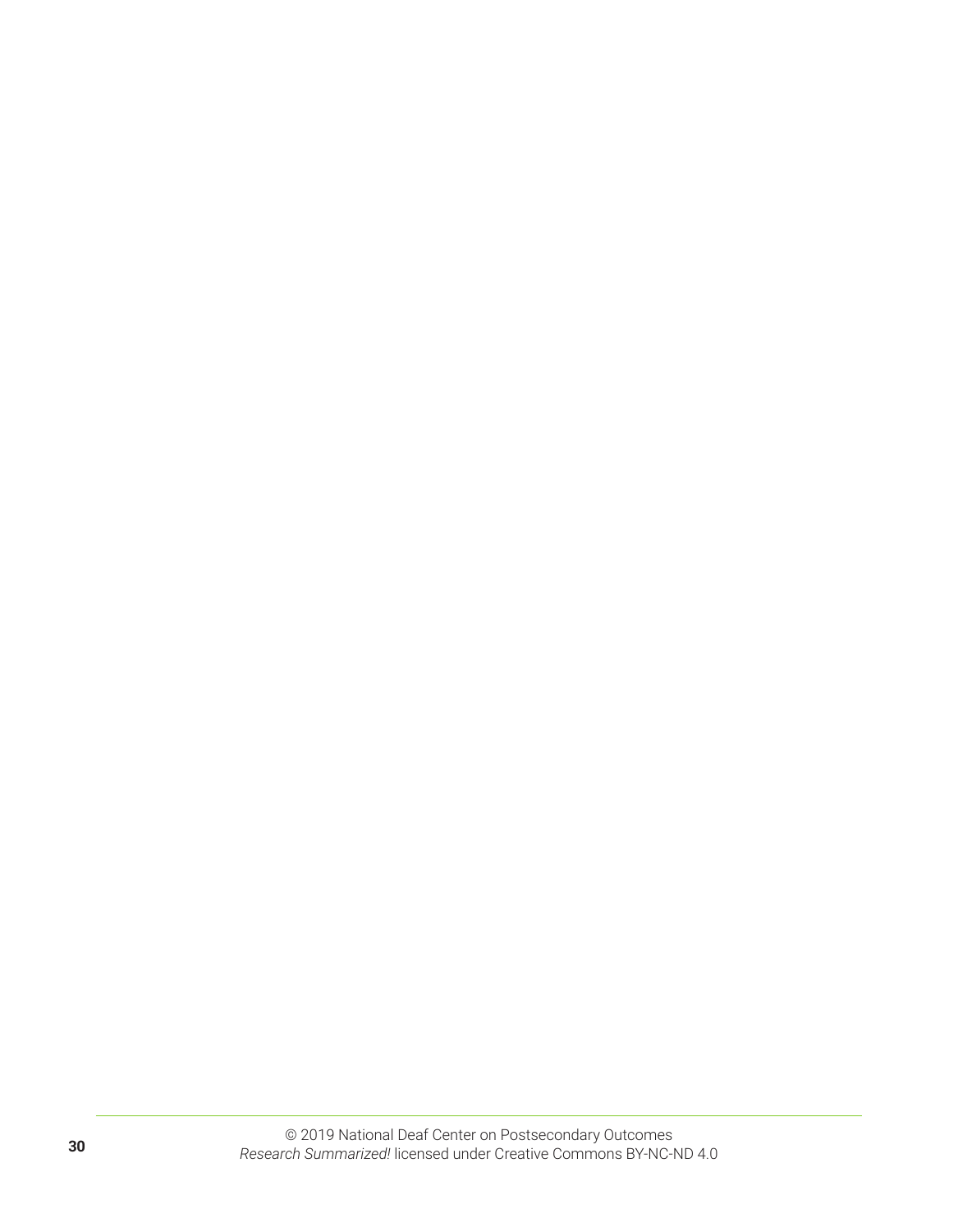# **Research Summarized! Developing Collaborative and Integrated Systems**

Many of the current structures of services for deaf individuals operate in silos and often lack coordination, which indicates an immediate need for systemic change. Disparate data systems and administrative structures make it difficult to coordinate a timely, effective transition support process. Through the development and implementation of the Results-Driven Accountability framework, the Office of Special Education Programs has positioned itself to support states in driving systems changes that lead to improved outcomes for students with disabilities. $^2$ 

**What can be learned from the existing literature on developing collaborative and integrated systems to improve postsecondary outcomes for deaf individuals?**

# **INTEGRATED DATA SYSTEMS**

Disparate education data systems make it challenging to conduct longitudinal analyses that could be used to identify areas of need in educational and employment programs and practices. 4

Data systems are considered "connected" if the state either has a central data warehouse that contains data from multiple agencies or creates temporary links between data systems. Connections or links can be made through common variables such as a student identification number, which often stays consistent throughout a student's years in the state education system.

Barriers to connecting early-learning, K–12, postsecondary, and workforce data systems include data privacy concerns and political and financial hurdles.

Thirty-seven states and Washington, D.C., currently connect data between at least two of the four core systems (i.e., early learning, K–12, postsecondary, workforce). 6

States with connected data systems can use data to inform legislation and drive decision-making on education policies and practices. 7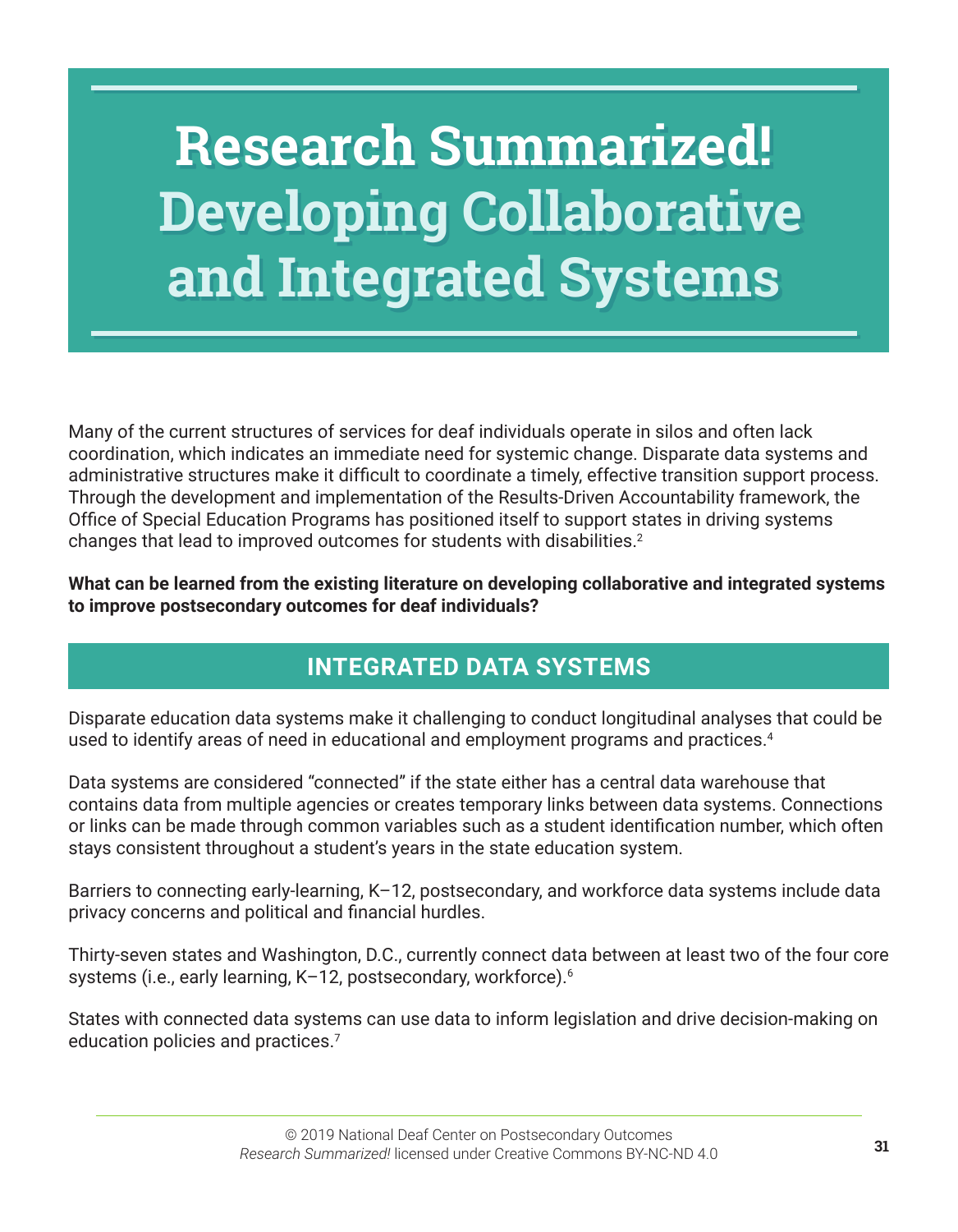#### **CHALLENGES TO TRACKING DATA OF DEAF INDIVIDUALS**

The deaf population is considered low incidence, and the methods used to collect a complete count of deaf students have been criticized as being biased or inadequate, resulting in inaccurate results. 5

At the secondary level, students are eligible for services through the Individuals with Disabilities Education Act (IDEA) only if their disability negatively affects educational performance. Because deafness does not negatively affect performance for all deaf students, IDEA data alone do not accurately capture education data for this population.

Educational data systems vary in how they house deaf students' data. When a student's home district makes a referral to a school for the deaf, the student's data sometimes are sent back to the home district and other times remain at the school for the deaf. This variation in data management presents a challenge in understanding how educational settings and practices affect achievement.

At the postsecondary level, the Americans With Disabilities Act of 1990 requires students to notify their institution's disability office of their disability to request accommodations. $^3$  Many deaf students choose not to disclose their disability,<sup>1</sup> leading to an inability to accurately track postsecondary education data of deaf individuals.

Vocational rehabilitation data do not represent a complete picture of employment data for deaf individuals because only individuals whose disability presents "a substantial barrier to employment" are eligible for vocational rehabilitation services.

#### **COLLABORATIVE ADMINISTRATIVE STRUCTURES**

Collaborative structures will be needed to fulfill the new transition services requirements under the Workforce Innovation and Opportunity Act.

Collaboration between agencies is a predictor of positive postsecondary outcomes for students with disabilities. 9

Special education and vocational rehabilitation collaboration is limited possibly due to a lack of understanding of each other's practices and systems, differences in philosophy, professional biases, and limited collaboration skills in educators and counselors. 8

Transition teachers and vocational rehabilitation counselors identify joint training as a practice that can improve collaboration. 8

Models for cross-state collaboration include professional learning communities that allow states to identify issues and opportunities and work together toward common goals while providing feedback and support. 10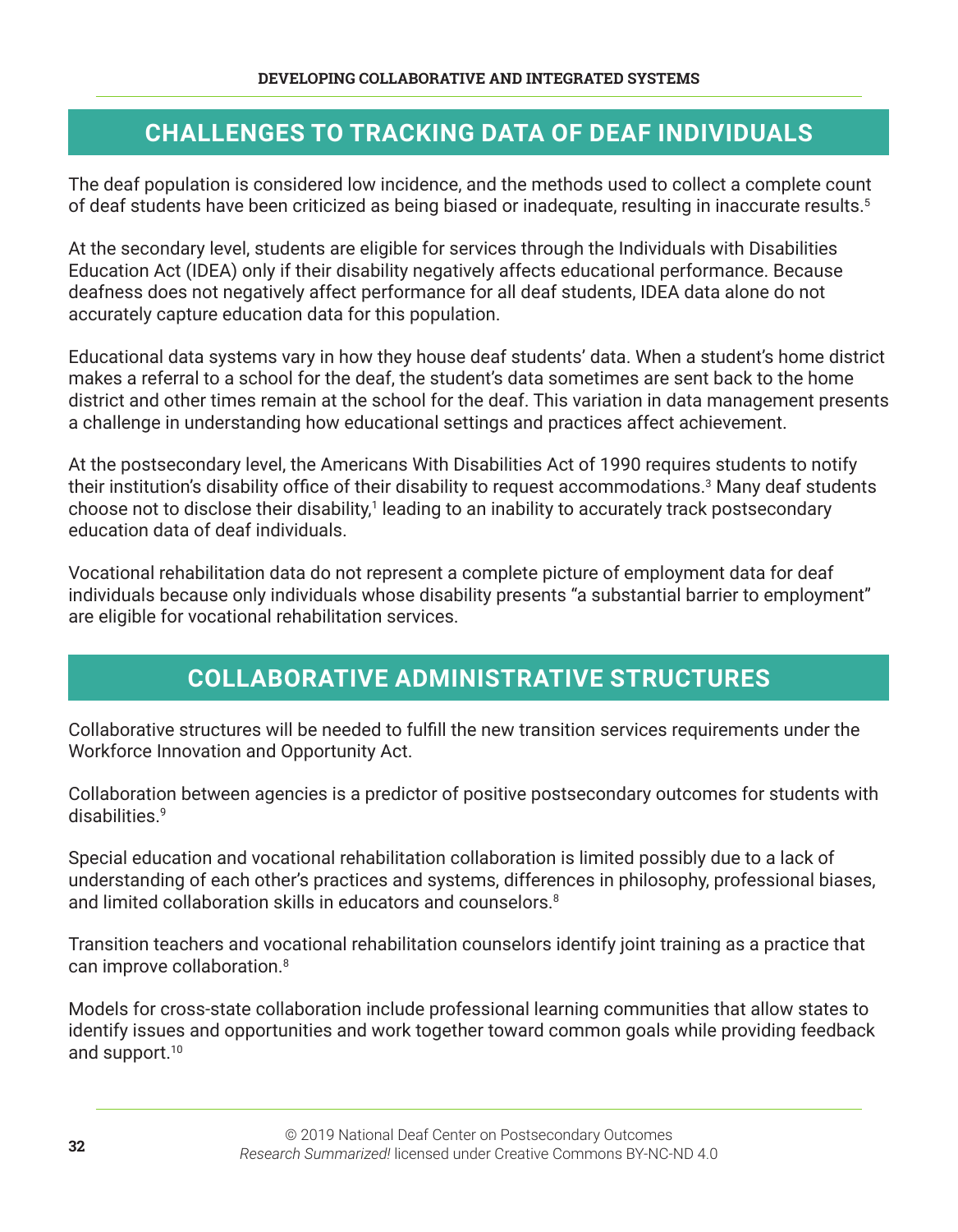Even though deaf individuals are a low-incidence population, they are not evenly distributed throughout geographic areas. Historical factors including current or previous locations of schools for the deaf, a strong network of services, and accessible work environments lead to clusters of high-density populations of deaf individuals and a need for administrative structures that allow for dissemination of information and practices from the clusters to more remote areas.

#### **TAKE-AWAYS**

The systems that support deaf individuals currently reside within K–12 education, postsecondary education, and rehabilitative services. Some state agencies have knowledge and awareness of effective programs and policies to improve education and employment outcomes for deaf individuals, but others may not. Improved collaboration and positive working relationships between systems within institutions, communities, and states—are critical for deaf individuals' postsecondary attainment.

#### **REFERENCES**

- 1 Cawthon, S. W., Schoffstall, S. J., & Garberoglio, C. L. (2014). How ready are institutions for students who are deaf or hard of hearing? *Education Policy Analysis Archives, 22*(13). doi:10.14507/epaa.v22n13.2014
- 2 The Early Childhood Technical Assistance Center. (2017). *Office of Special Education Programs: SSIP Phase I implementation guide – Part B*. Retrieved from http://ectacenter.org/~pdfs/ topics/ssip/Part-B-Implementation-Guide-May7.pdf
- 3 Leppo, R. H., Cawthon, S. W., & Bond, M. P. (2013). Including deaf and hard-of-hearing students with co-occurring disabilities in the accommodations discussion. *Journal of Deaf Studies and Deaf Education, 19*, 189–202.
- 4 Manzoor, M. (2016). Role of learning analytics in enhancing teaching and learning. In M. Anderson & C. Gavan (Eds.), *Developing effective educational experiences through learning analytics* (pp. 259–281). Hershey, PA: Information Science Reference.
- 5 Mitchell, R. E. (2017). Demographics. In G. Gertz & P. Boudreault (Eds.), *The SAGE deaf studies encyclopedia* (pp. 296–298). Thousand Oaks, CA: SAGE.
- 6 Perez, Z. (2016). *50-state comparison on statewide longitudinal data systems*. Retrieved from http://www.ecs.org/state-longitudinal-data-systems
- 7 Perez, Z. (2017). *Policy analysis: Examining SLDS development and utility*. Retrieved from https:// careertech.org/resource/examining-slds-development-and-utility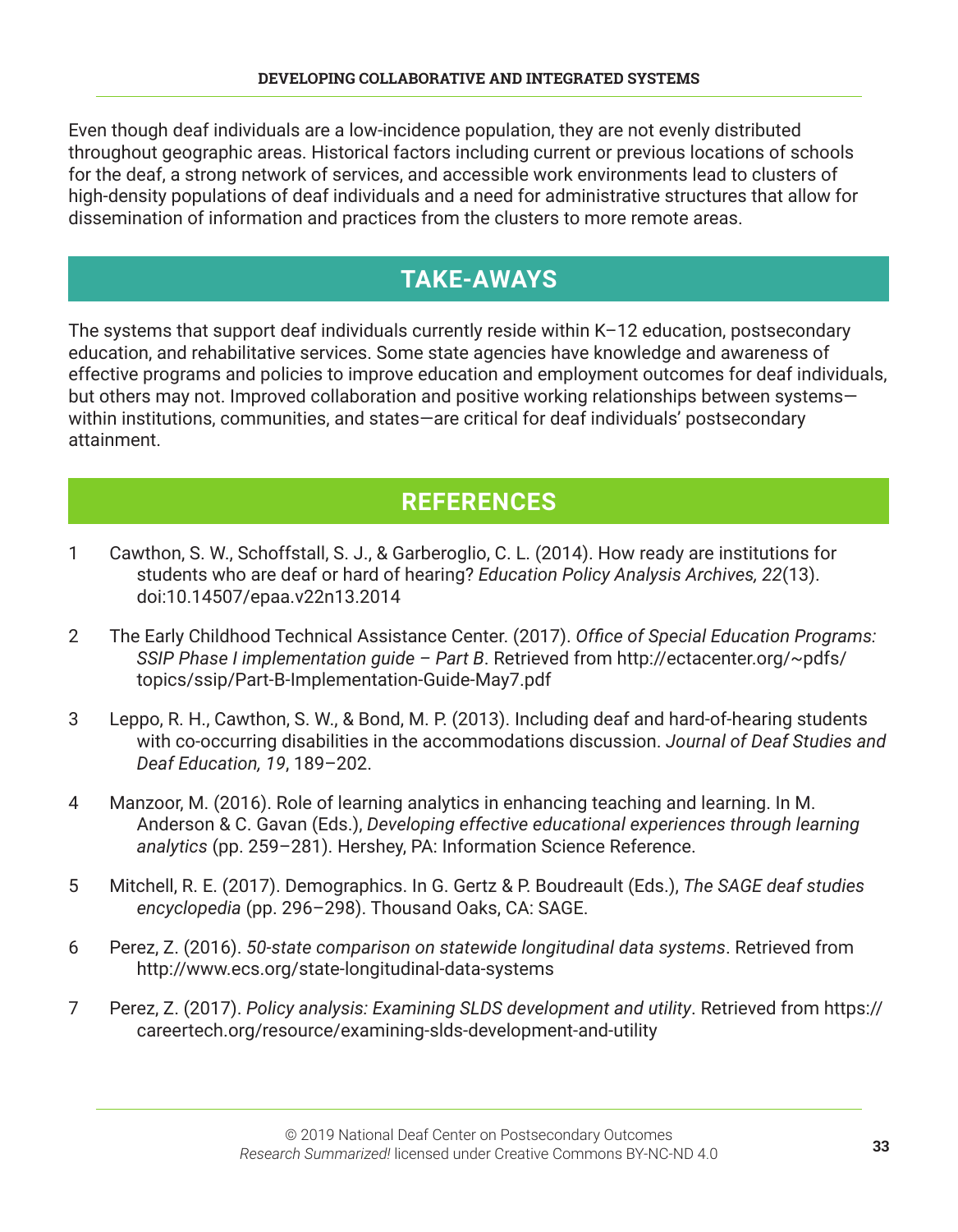- 8 Taylor, D., Morgan, R., & Callow-Heusser, C. (2016). A survey of vocational rehabilitation counselors and special education teachers on collaboration in transition planning. *Journal of Vocational Rehabilitation, 44*, 163–173. doi:10.3233/JVR-150788
- 9 Test, D. W., Mazzotti, V. L., Mustain, A. L., Fowler, C. H., Korterling, L., & Kohler, P. (2009). Evidence-based secondary transition predictors for improving postschool outcomes for students with disabilities. *Career Development for Exceptional Individuals, 32*, 160–181.
- 10 WestEd National Center for Systemic Improvement. (2017). *Transforming state systems to improve outcomes for children with disabilities*. Retrieved from https://www.wested.org/wpcontent/uploads/NCSI\_project-2pager-20141013.pdf

# **SUGGESTED CITATION FOR THIS BRIEF**

National Deaf Center on Postsecondary Outcomes. (2019). *Research summarized! Developing collaborative and integrated systems*. Washington, DC: U.S. Department of Education, Office of Special Education Programs, National Deaf Center on Postsecondary Outcomes. Retrieved from www.nationaldeafcenter.org